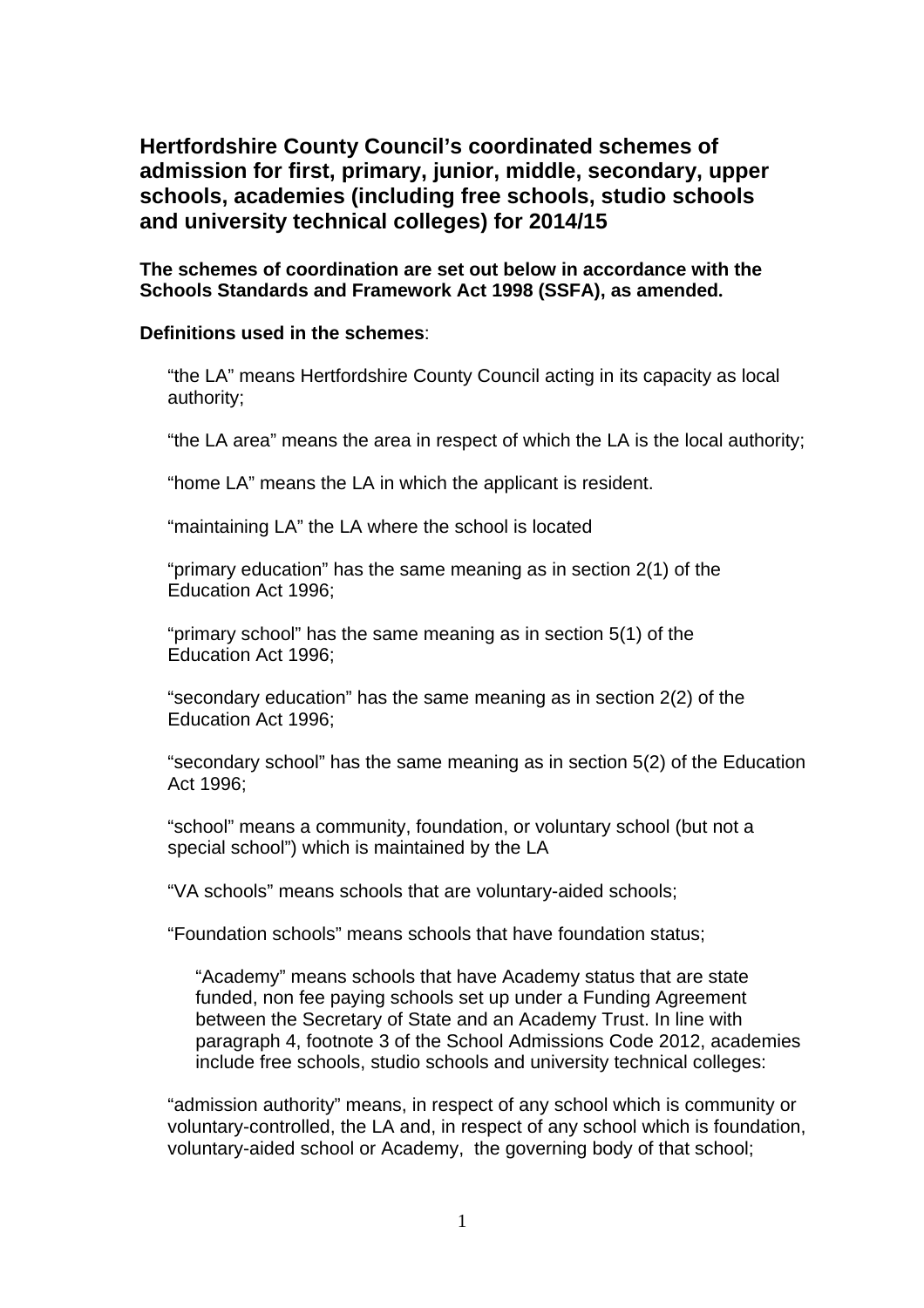"the equal preference system" the scheme operated by Hertfordshire County Council, and required by the School Admissions Code, whereby all preferences listed by parents/carers on the common application form are considered under the over-subscription criteria for each school without reference to parental rankings. Where a pupil is offered a place at more than one school, the rankings are used to determine the single offer by selecting the one ranked highest on the common application form:

"the academic year" means a period commencing with 1 September and ending with the next 31 August.

"admission arrangements for the specified year" means the arrangements for a particular school or schools which govern the procedures and decision-making for the purposes of admitting pupils to the school(s) during the specified year.

"application form" means the application form supplied by the LA electronically or on paper.

"In Year application" means any application for a school place that is received after completion of the normal admission round, or in subsequent years. (The "normal admissions round" ends on 31 August in the year of allocation)

"late admission" means any application for a school place that is received in the normal admissions round but later than the deadline date stated for receipt of on-time applications stipulated in the scheme.

School Admissions Code - refers to the Code published on 1 February 2012 .

The governing body or trust of each of the voluntary-aided, foundation school and academy (including free schools, studio schools and university technical colleges) will include in its admission arrangements for the specified year the provisions set out in the Schedules 1-3.

Foundation, voluntary-aided schools and academies are their own admitting authority and will apply their own admissions criteria to all applications. They will be responsible for organising and presenting admission appeals unless the governing body buys into HCC's appeals services.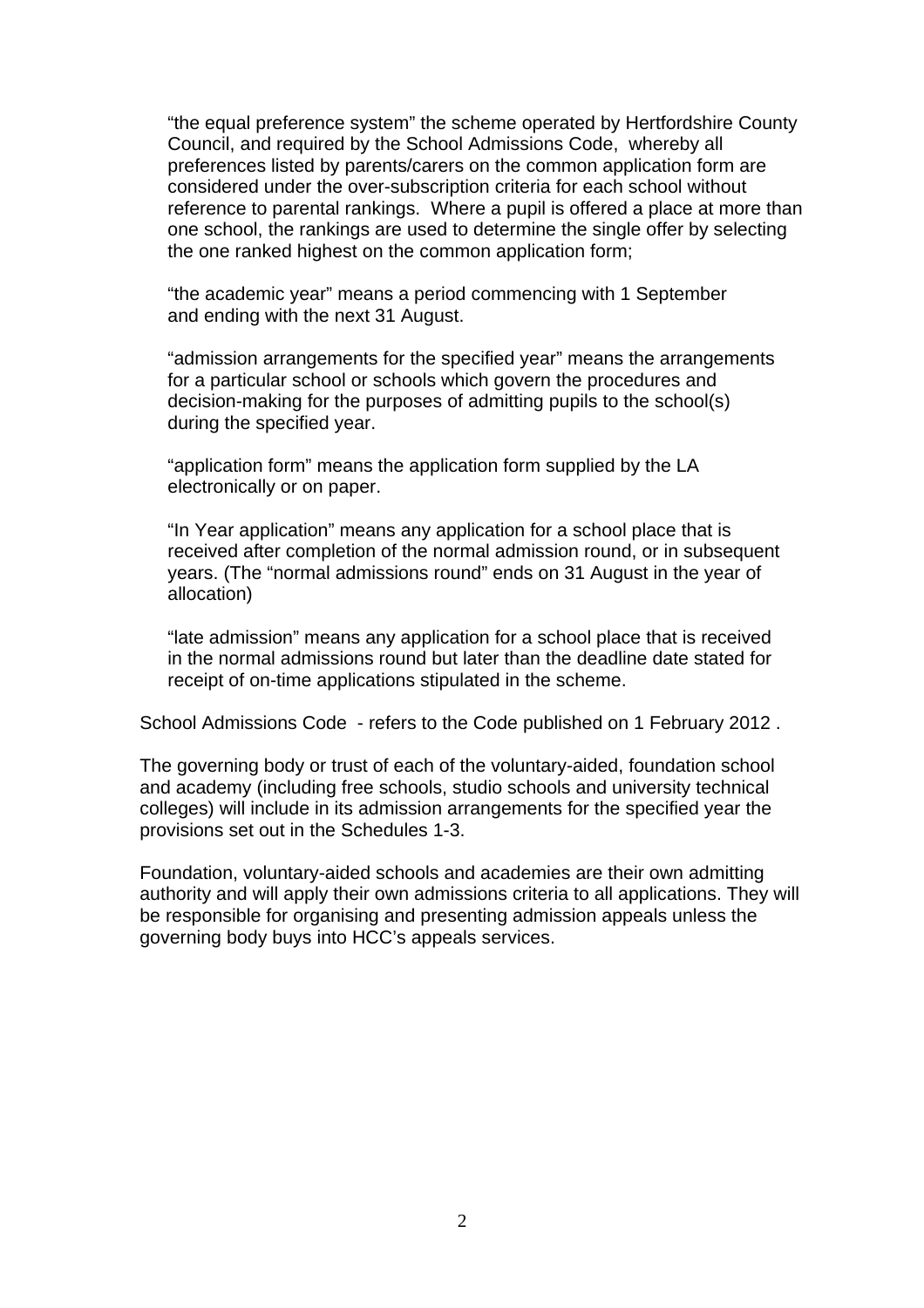# **Schedule 1**

Primary Co-ordination

# **The application form**

- 1. The primary application form (PAF) will be supplied by Hertfordshire County Council. Parent/carers will be able to apply on-line for a school place, at www.hertsdirect.org/admissions A paper copy of the application form will be included within the primary booklet and available on request.
- 2. The online application or paper form will be used for the purpose of admitting pupils at the normal point of entry into primary education. When an application is received, it is treated as representing the preference(s) from the parent/carer with parental responsibility*.* Only one application per child will be accepted
- 3. Applicants will be able to express a preference for four maintained first, infant, primary, middle or junior schools or academies within or outside Hertfordshire.
- 4. The application will
	- (a) invite the parent/carer to apply for a place at their preferred schools or academies by completing the form and by naming four schools;
	- (b) invite the parent/carer to rank their preferred schools in the order in which they desire their child to receive an offer of a place at the respective schools;
	- (c) invite the parent/carer to give their reasons for each preference.
- 5. The online application system and paper form will also specify the statutory closing date and, for paper forms the location where it must be returned to.
- 6. The LA will make appropriate arrangements to ensure
	- (a) That an online application form is available via [www.hertsdirect.org/admissions](http://www.hertsdirect.org/admissions)
	- (b) that a paper application form is available on request from the LA; and
	- (c) there is a written explanation of the key features of the co-ordinated admissions scheme and where further explanation about the scheme can be obtained.
- 7. The LA will take reasonable steps to ensure that all parents/carers of children of the appropriate age and resident in Hertfordshire receive details of how to apply and understand the process.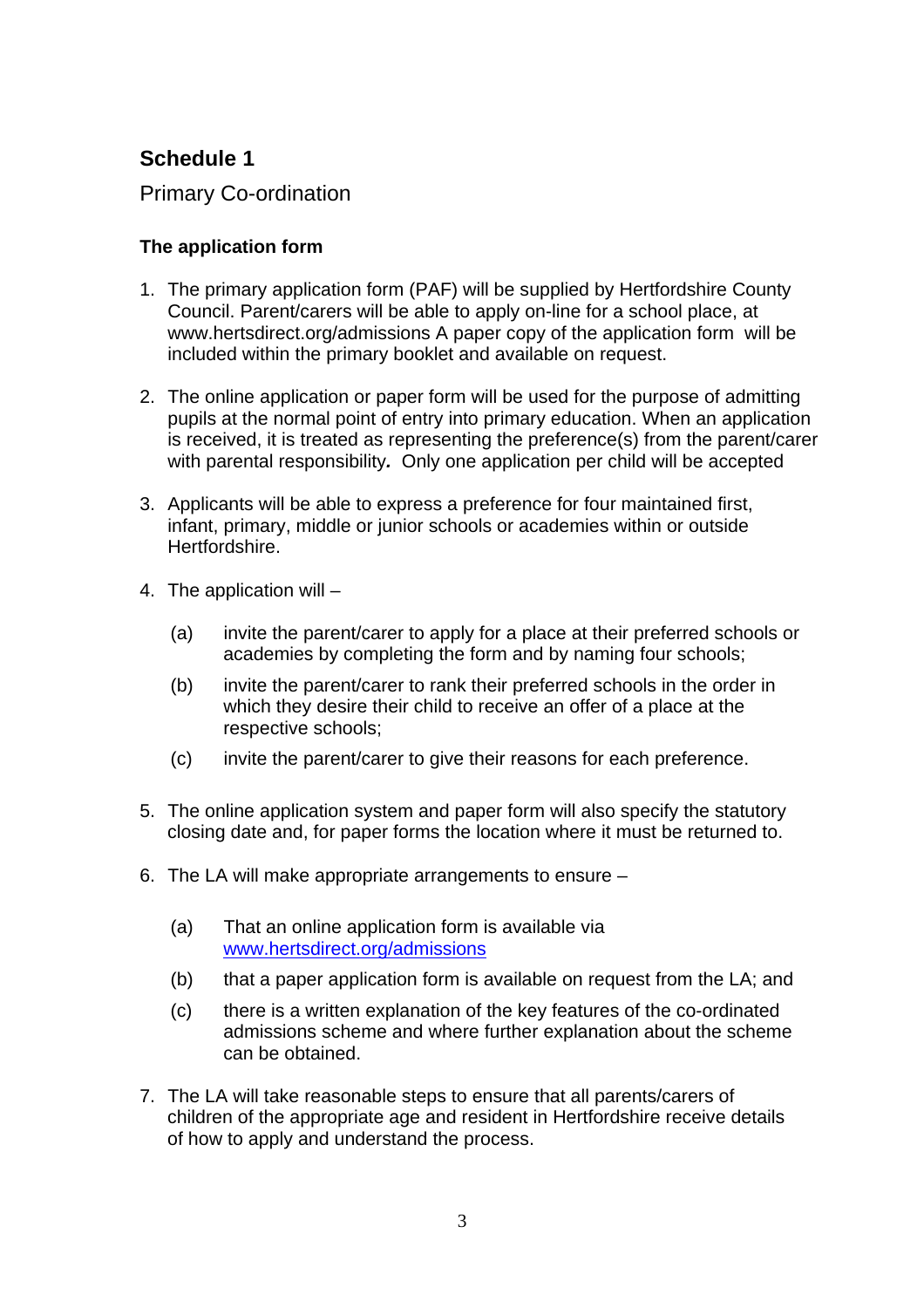8. All preferences expressed on the Hertfordshire PAF (in electronic or paper formats) are valid applications. The form must be returned to the LA. Where an application for a Hertfordshire school is made by an out county resident on their home LA's form, this will also be considered to be a valid application. Hertfordshire will only accept a maximum of four preferences for Hertfordshire schools and academies from residents of other boroughs regardless of the number of preferences allowed by the home authority. Hertfordshire residents must use the Hertfordshire form and return it to Hertfordshire County Council whether their application is for Hertfordshire schools/academies or schools/academies in other LAs.

### **Supplementary Information Forms (SIFs)**

- 9. The admission authorities within Hertfordshire will not use supplementary information forms (SIFs) except where the information available through the primary application form is insufficient for consideration of the application against the published oversubscription criteria. Where supplementary information forms are used by the admissions authorities within this LA, the LA will seek to ensure that these only collect information which is required by the published oversubscription criteria, in accordance with paragraph 2.4 of the School Admissions Code
- 10. Where supplementary information forms are used by admission authorities in this LA, they will be available on this LA's website as well as the school website. Such forms will advise parents that they must also complete their home LA's application form. Hertfordshire's admission booklet and website will indicate which schools in Hertfordshire require supplementary information forms to be completed and where they can be obtained.
- 11. Where a school receives a supplementary information form, this LA will not consider it to be a valid application unless the parent/carer has also listed the school on their home LA's application form, in accordance with paragraph 2.1 of the School Admissions Code. Supplementary information forms should be returned direct to the school concerned. Any received by the LA will be date stamped and passed on to the school. In addition:
	- (a) The SIF must not request any information about the preference order for the school or ask for details of any other school the parent/carer may also have stated a preference for on the main application form.
	- (b) A parent/carer cannot be required to collect a SIF in person.
	- (c) The information requested on the SIF must not infringe any statutory right of the parent/carer or child.
	- (d) The SIF must comply with the School Admissions Code and must not ask for any information prohibited by paragraph 1.9. of the Code. In addition , the form must not ask for: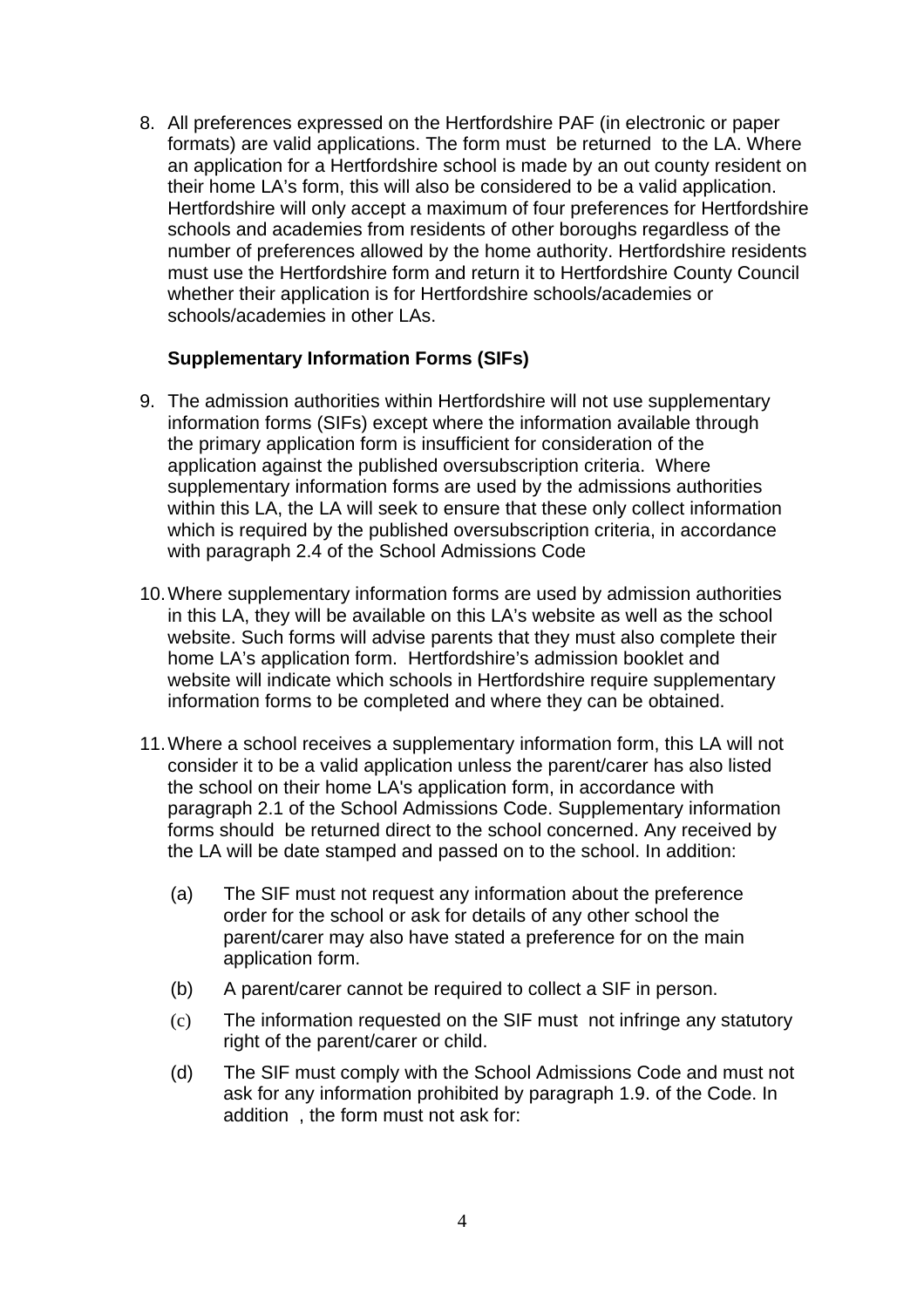- i. any personal details about parents or families , such as maiden names, criminal convictions or marital, (including marriage certificates) or financial status;
- ii. the first language of parents or the child;
- iii. details about parents' or children's disabilities, special educational needs or medical conditions,
- iv. parents to agree to support the ethos of the school in a practical way;
- v. both parents to sign the form, or for the child to complete the form

Collecting such information may suggest that it can be taken into account and therefore be misleading to parents

- 12. When a voluntary-aided, foundation school or academy has failed to obtain a SIF but there is a PAF, the application must proceed because an application has been made. Paragraph 4.3 of Section 86(2) of the School Standards and Framework Act 1998 requires the local authority and the governing body of a maintained school to comply with parental preference. Conversely, in circumstance where a SIF has been received by a voluntary-aided, foundation school or academy, the admission authority must be proactive in ensuring that there is a PAF for that application, in order that the application can be considered. PAFs received after the closing date will be late. If a SIF is not received the application can only be assessed in accordance with information available to the governing body from the LA application form and therefore may given lower priority in the school's admission arrangements.
- 13. The school's admission arrangements must be such as to enable relevant decisions to be made in line with the time table of this scheme.

# **Inter-LA co-ordination**

14. Hertfordshire will manage allocations in line with the Pan-London Coordinated Admissions System (this comprises of thirty nine local authorities in and adjacent to London). Application data relating to applications to schools in other LAs will be forwarded via S2S (S2S is a website designed to transfer data between LAs and schools securely).

15. Information will be exchanged via S2S or the Pan-London Register in order that each child receives the highest ranked school place possible. As far as reasonably practicable, all offers of primary school places (in Reception classes or at junior and middle schools) will be made on 16 April (or the first working day after 16 April). Allocations will be available online on the evening of 16 April for those who made online applications and allocation letters will be sent first class on 16 April to those making paper applications.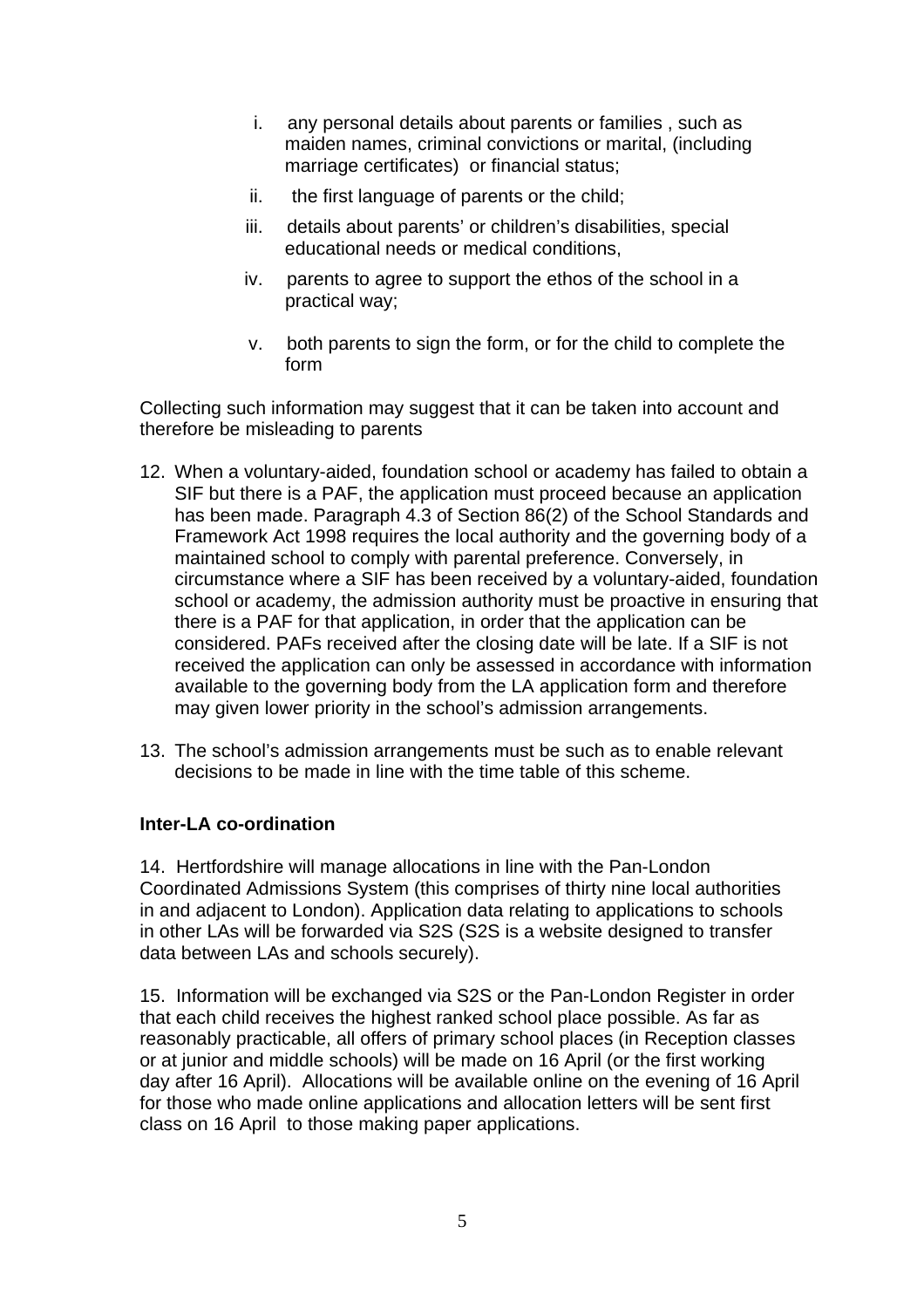### **Processing of application forms**

16. Completed application forms, either online or paper, should be submitted to the home LA by the statutory closing date. Completed application forms received after the closing date will be considered after all on time applications. Late applications submitted with supporting evidence will be considered by a panel of officers and may be agreed as "on time" if received before the published "late" date.

17. This LA will process a maximum of four school preferences from parents/carers whose permanent home address is within this LA, and a maximum of four preferences on applications received from parents/carers resident outside this LA who have expressed a preference for maintained schools or academies within this LA. All completed application forms will be treated as a confidential communication. Voluntary aided, foundation schools and academies will, however, be provided with relevant details of those pupils for whom they are a preference. Ranking information will remain confidential until after allocation day.

### **Determining offers in response to the application form**

18. The LA will act as a clearing house for the allocation of places by the relevant admission authorities in response to the application form.

19. Where a foundation or VA school or academy is listed on the primary application form (as one of a maximum of four preferences for Hertfordshire schools) the LA will forward the appropriate details to the governing body. The admission authority for each school will then provide the LA with a list of all pupils, indicating the order in which places should be allocated under each criterion and will include only pupils for whom the home LA received an application form stating a preference for that school. This information will be provided to the LA by the specified date.

20. In any instance where a school or an academy in another LA is listed on the standard Hertfordshire form, details will be forwarded to that LA (via the PLR or S2S or alternative secure electronic transfer).

21. No decision by an admission authority on any preference received for the school or academy shall pay any regard to the ranking order expressed by the parent/carer.

- 22. During the allocation process, the LA will match the provisional allocations against each parent's/carer's ranking order and proceed as follows:
	- i. When a parent/carer can be offered a place at the school or academy which they ranked first – the allocation will become firm. The LA will then withdraw any potential offer of a place for that parent/carer at lower ranked schools or remove the parent's/carer's preference from a school's continuing interest list (as appropriate).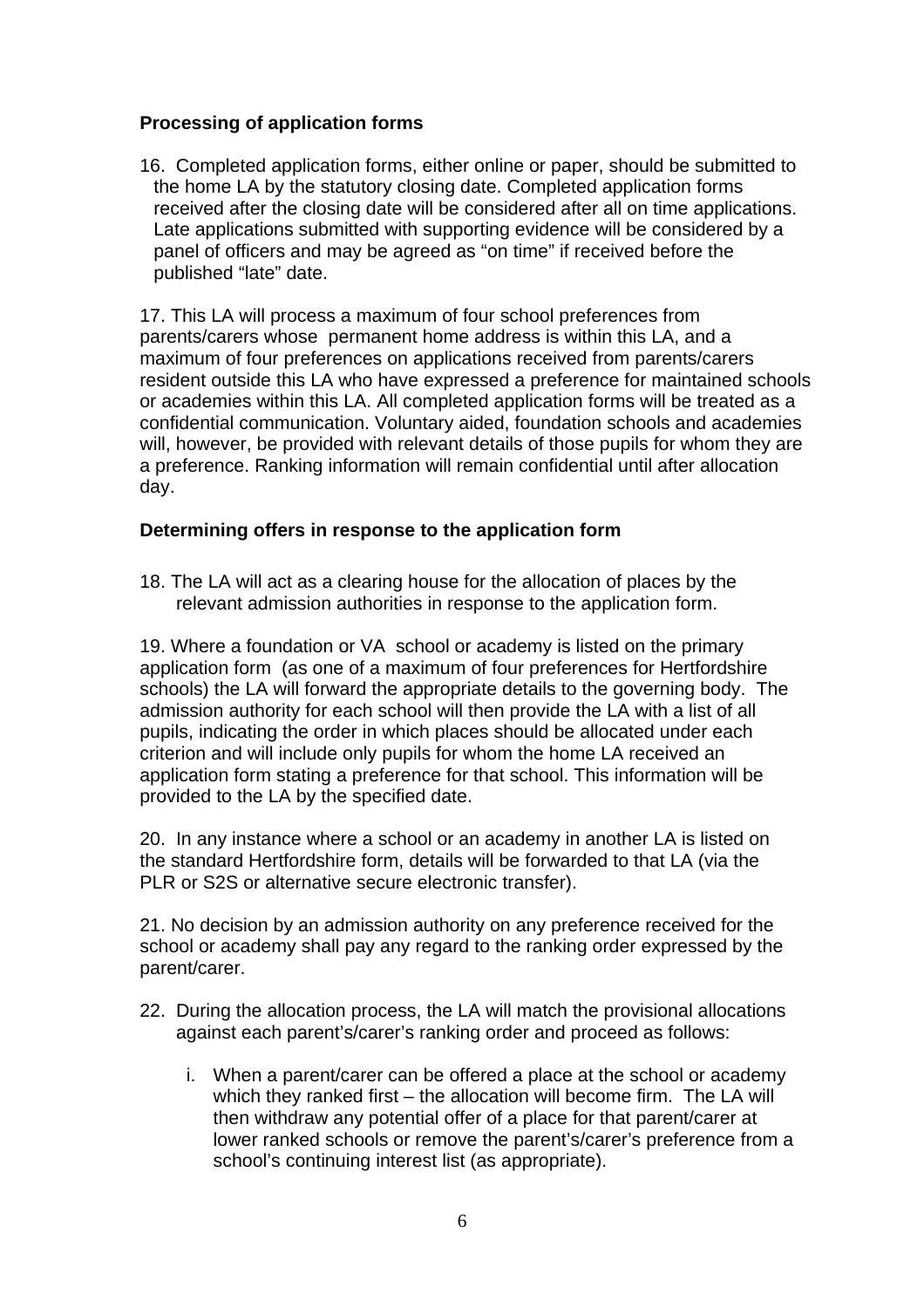- ii. When a parent/carer has not been provisionally allocated a place at the school or academy which they ranked first, but has been provisionally allocated a place at the school or academy which they ranked second – the LA will hold the provisional allocation at the second rank school/academy for that parent/carer, pending further iteration rounds, and will withdraw any provisional offer of a place for that parent/carer at lower ranked schools/academies or remove the parent's/carer's preference from the continuing interest list (as appropriate).
- iii. When a parent/carer has not been provisionally allocated a place at the school which they ranked first or second, but has been provisionally allocated a place at the school which they ranked third – the LA will hold the provisional allocation for that parent/carer, pending further iteration rounds and will withdraw any provisional offer of a place for that parent/carer at lower ranked schools or remove the parent's/carer's preference from the school's continuing interest list (as appropriate).
- iv. When a parent/carer has not been provisionally allocated a place at the school which they ranked first, second or third, but has been provisionally allocated a place at the school/academy which they ranked fourth – the LA will hold the provisional allocation for that parent/carer, pending further iteration rounds

23. When a provisional allocation is released, the LA will provisionally allocate the place to the next ranked applicant in accordance with the over subscription criteria for that school/academy. These processes will be repeated until the LA is unable to release any further provisional allocations and the process has reached a steady state. All allocations then in existence will become firm allocations of a place at the school/academy concerned and parents/carers will be offered those places accordingly. All parents/carers with unsatisfied preferences will be treated as having been refused a place by the admission authority for that school.

### **Late applications**

24. After on time applications have been dealt with and preferences allocated, late applications that can be allocated a ranked school will be processed. Finally, all Hertfordshire children whether on time or late who were not able to have a preference satisfied through the iterative process will be allocated a school place.

### **Children who have not been allocated a ranked school place in the iterative processes**

- 25. The LA will match:
	- (a) those children of parents/carers resident in the LA area that require to be admitted in the specified year but have received no offer of a place under the above procedure, against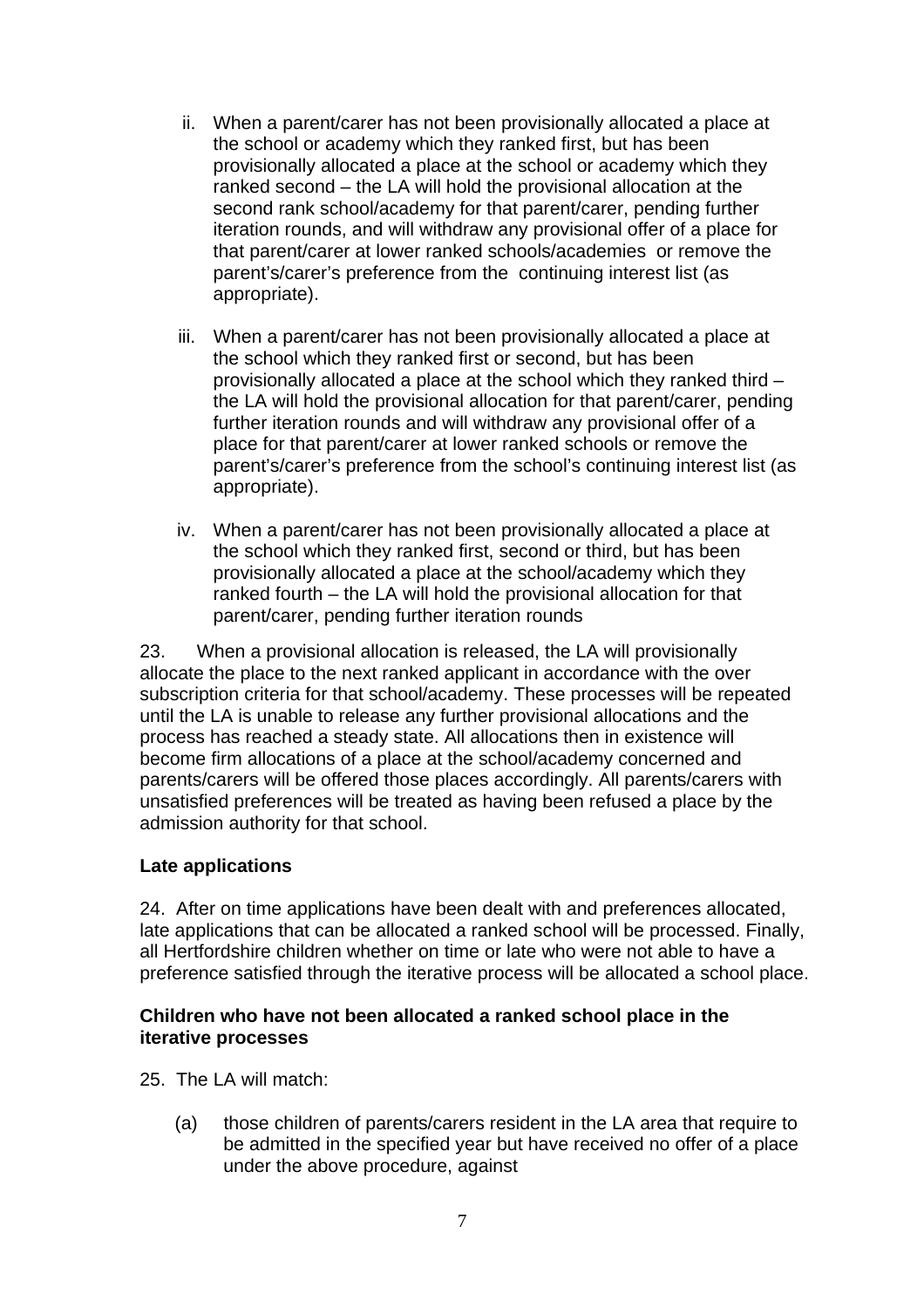- (b) those schools that, on the basis of their PAN (or agreed intake number if higher than the PAN), have places remaining unfilled after the procedure above.
- 26. The criteria used by the LA for matching will usually allocate pupils to their nearest suitable community or voluntary controlled school with available places. Schools may be inside or outside Hertfordshire. Places may be allocated at voluntary aided, foundation school or an academy in liaison and agreement with those schools/LAs, regardless of the ethos of the school(s) concerned.

#### **Notification to parents/carers**

- 27. The LA will communicate to all parents/carers resident within the LA who made an application notifying them of an offer of a place, either within the home LA or in another LA, and where relevant for schools within the LA, giving reasons why higher preferences were not offered. Allocation letters will only be sent to parents submitting a paper application form. Allocation information will be provided electronically (be email and/or via the online application system) for all online applicants.
- 28. When a parent is not offered a place at their first ranked school they will be offered :
	- a. Information about their right of appeal against any refusal of a place
	- b. Information about the continuing interest process
	- c. Information about their individual child's application and school allocations.
- 29. In addition, for parents receiving a non-ranked school, a list of other Hertfordshire schools with places available in the relevant year group will be provided .
- 30. For parents making online applications this information will be available online at [www.hertsdirectc.org/admissions](http://www.hertsdirectc.org/admissions) Parents making a paper application will receive a hard copy of this information with their allocation letter.

### **Co-ordination after 1st March**

- 31. The School Admissions Code (page 32) clarifies that parents must continue to apply to their home local authority for "late" applications for the normal admissions round, i.e. between 1 March and 31 August in the allocation year). This will ensure that places which become available are re-allocated effectively and duplicate offers are avoided.
- 32. By 1 May Hertfordshire County Council (HCC) will request that parents resident in Hertfordshire accept or decline the offer of a place. Any information relating to the acceptance or the decline of places will be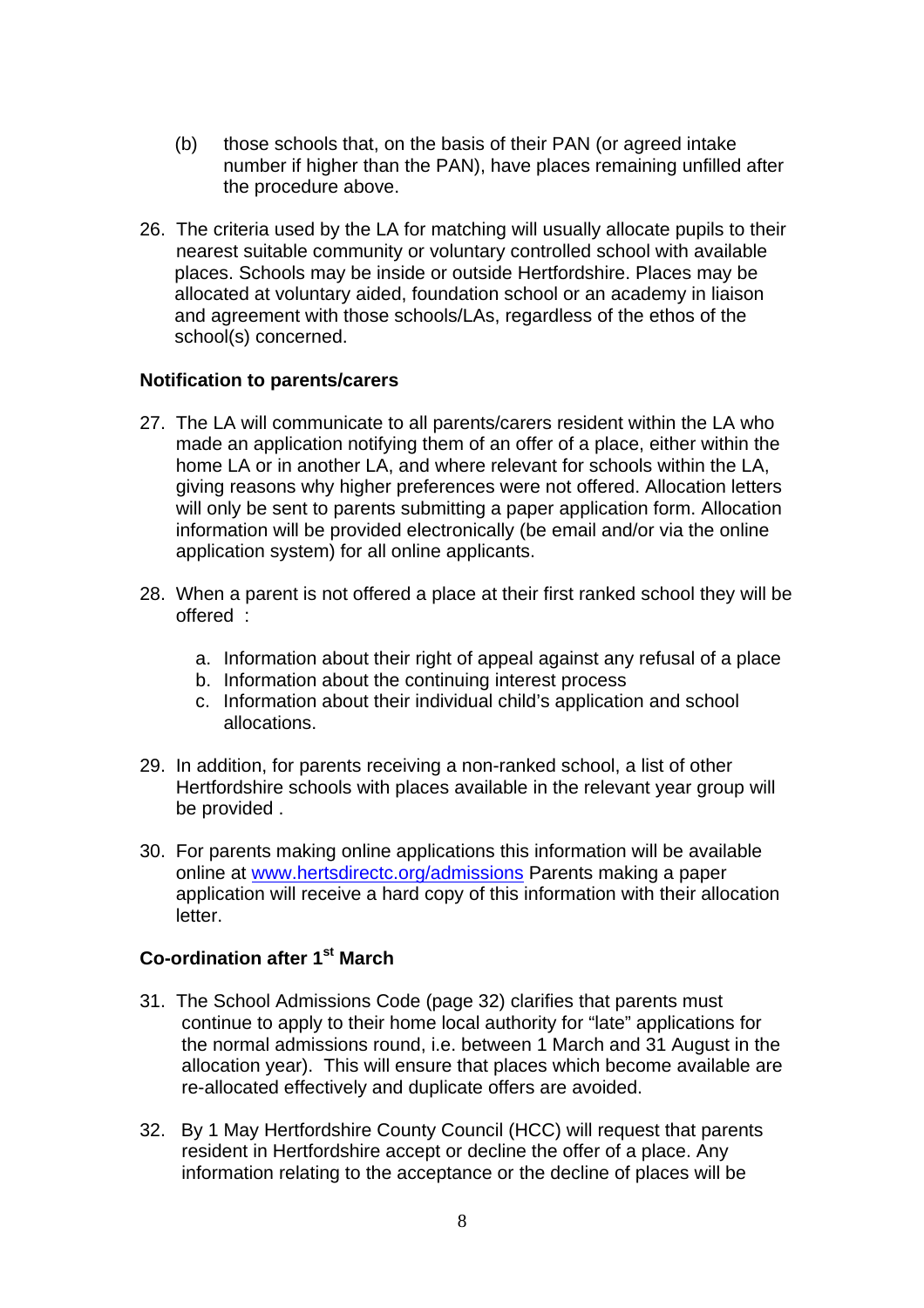forwarded to the relevant maintaining LA. Where such information is received from parents between 1 May and 31 August HCC will pass it to the maintaining LA as it is received.

- 33. After places have been offered, HCC will maintain CI lists for all community and voluntary controlled. Voluntary-aided, foundation schools and academies will maintain their own lists unless HCC has agreed to manage CI on the school's behalf. A child's position on a CI list will be determined by the admission criteria for the school concerned. Children will automatically be removed from CI lists at the end of the academic year.
- 34. Co-operation between admission authorities will ensure that each child is offered only one school and that school is the highest preference that can be offered.

#### **In Year applications**

35. Applications made to a first, infant, primary, junior and middle school for a place other than at the normal time of entry for that school will be processed through the primary In Year admissions procedure (Schedule 3)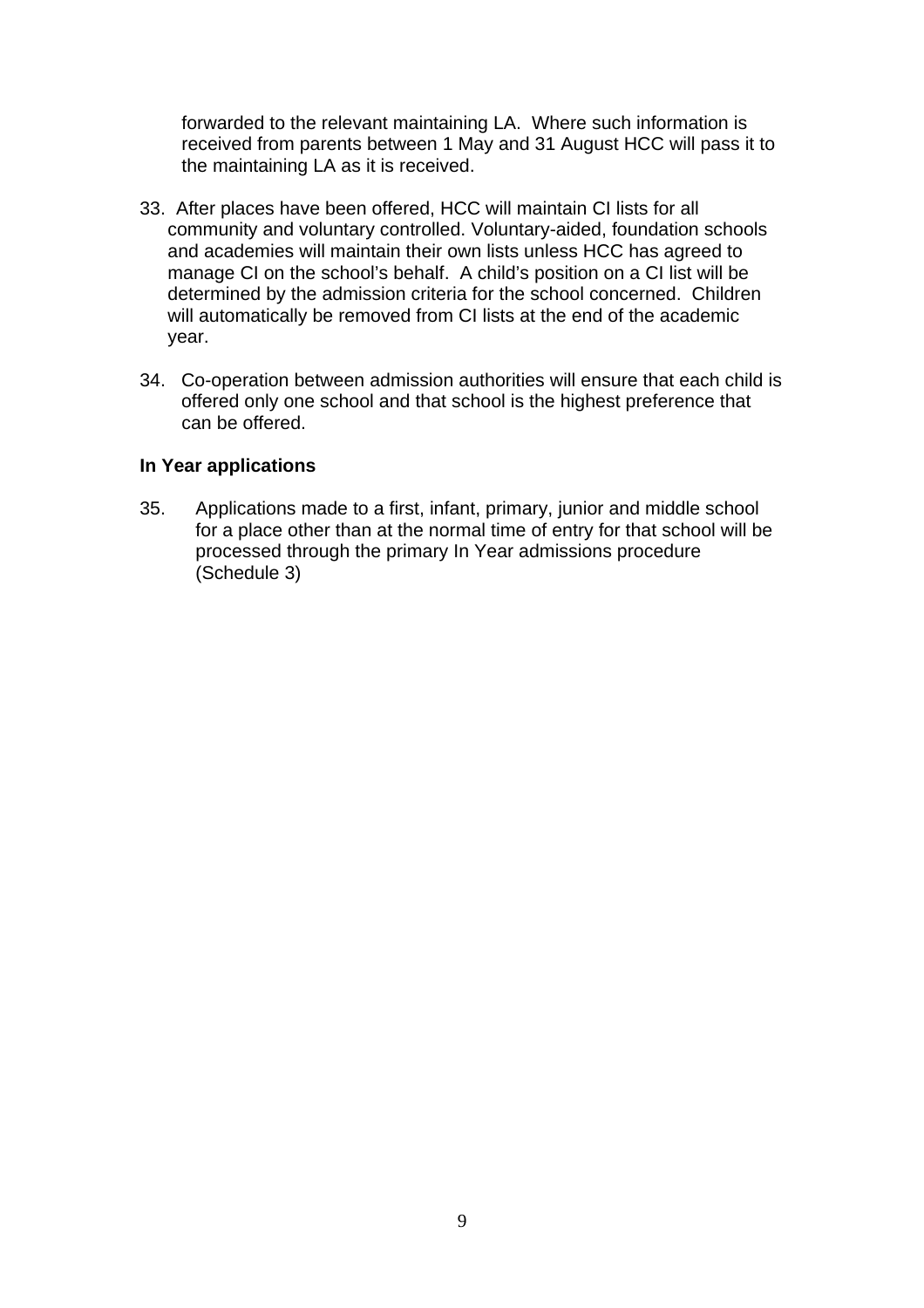# **Schedule 2**

Secondary and Upper Co-ordination (including Studio Schools and University Technical Colleges)

# **The application form**

- 1. The secondary application form (or CAF Common Application Form) will be supplied by Hertfordshire County Council. Parent/carers will be able to apply on-line for a school place, at [www.hertsdirect.org/admissions](http://www.hertsdirect.org/admissions) A paper copy of the application form will be included within the "Moving On" booklet and available on request.
- 2. The online application or paper form will be used for the purpose of admitting pupils into the first year of secondary or upper education in the specified year, or for studio schools and university technical colleges(UTCs), into Year 10. When an application is received, this is treated as representing the preference(s) from the parent/carer with parental responsibility*.* Only one application per child will be accepted
- 3. Applicants will be able to express a preference for four maintained secondary or upper schools or academies, studio schools or UTCs within or outside Hertfordshire
- 4. The application will
	- (a) invite the parent/carer to apply for a place at their preferred schools or academies by completing the form in order of preference by naming four schools;
	- (b) invite the parent/carer to rank their preferred schools in the order in which they desire their child to receive an offer of a place at the respective schools;
	- (c) invite the parent/carer to give their reasons for each preference.

5. The online application system and paper form will also specify the statutory closing date and, for paper forms, the location to where it must be returned.

- 6. The LA will make appropriate arrangements to ensure
	- (a) that an online application form is available via [www.hertsdirect.org/admissions](http://www.hertsdirect.org/admissions);
	- (b) that a paper application form is available on request from the LA; and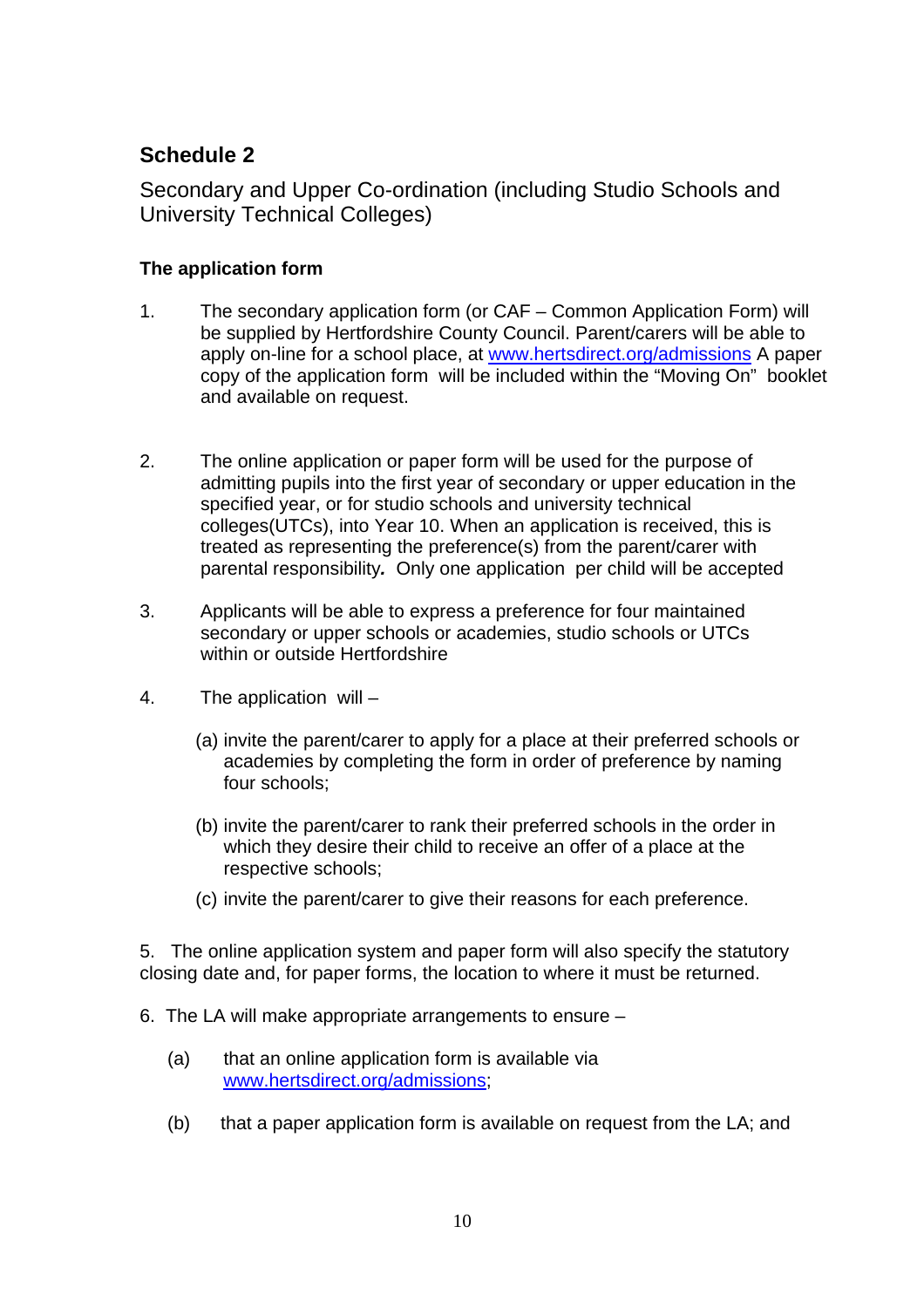- (c) that there is a written explanation of the key features of the coordinated admissions scheme.
- 7. The LA will take reasonable steps to ensure that the parent/carers of children resident in the Hertfordshire LA area of the appropriate age receive details of how to apply and understand the process. This LA will advise home LAs of their resident pupils on roll in Hertfordshire's maintained primary schools who are eligible to transfer to secondary school in the forthcoming year.

8. All preferences expressed on the Hertfordshire application form (in electronic or paper formats) are valid applications. The form must be returned to the LA. Where an application for a Hertfordshire school is made by an out county resident on their home LA's form, this will also be considered to be a valid application. Hertfordshire will only accept a maximum of four preferences for Hertfordshire schools and academies from residents of other boroughs regardless of the number of preferences allowed by the home authority. Hertfordshire residents must use the Hertfordshire form and return it to Hertfordshire whether their application is for Hertfordshire schools/academies or schools/academies in other LAs.

### **Supplementary Information Forms (SIFs)**

- 9. The admission authorities within this LA will not use supplementary information forms (SIFs) except where the information available through Hertfordshire's secondary transfer application form is insufficient for consideration of the application against the published oversubscription criteria. Where supplementary information forms are used by the admissions authorities within this LA, the LA will seek to ensure that these only collect information which is required by the published oversubscription criteria, in accordance with paragraph 2.4 of the School Admissions Code.
- 10. Where supplementary information forms are used by admission authorities in this LA, they will be available on this LA's website as well as the school website. Such forms will advise parents that they must also complete their home LA's application form. Hertfordshire's admission booklet and website will indicate which schools in Hertfordshire require supplementary information forms to be completed and where they can be obtained.
- 11. Where a school receives a supplementary information form, this LA will not consider it to be a valid application unless the parent/carer has also listed the school on their home LA's Application Form, in accordance with paragraph 2.1 of the School Admissions Code. Supplementary information forms should be returned direct to the school concerned. Any received by the LA will be date stamped and passed on to the school. In addition:

a) the SIF must not request any information about the preference order for the school or ask for details of any other school the parent/carer may also have stated a preference for on the main application form.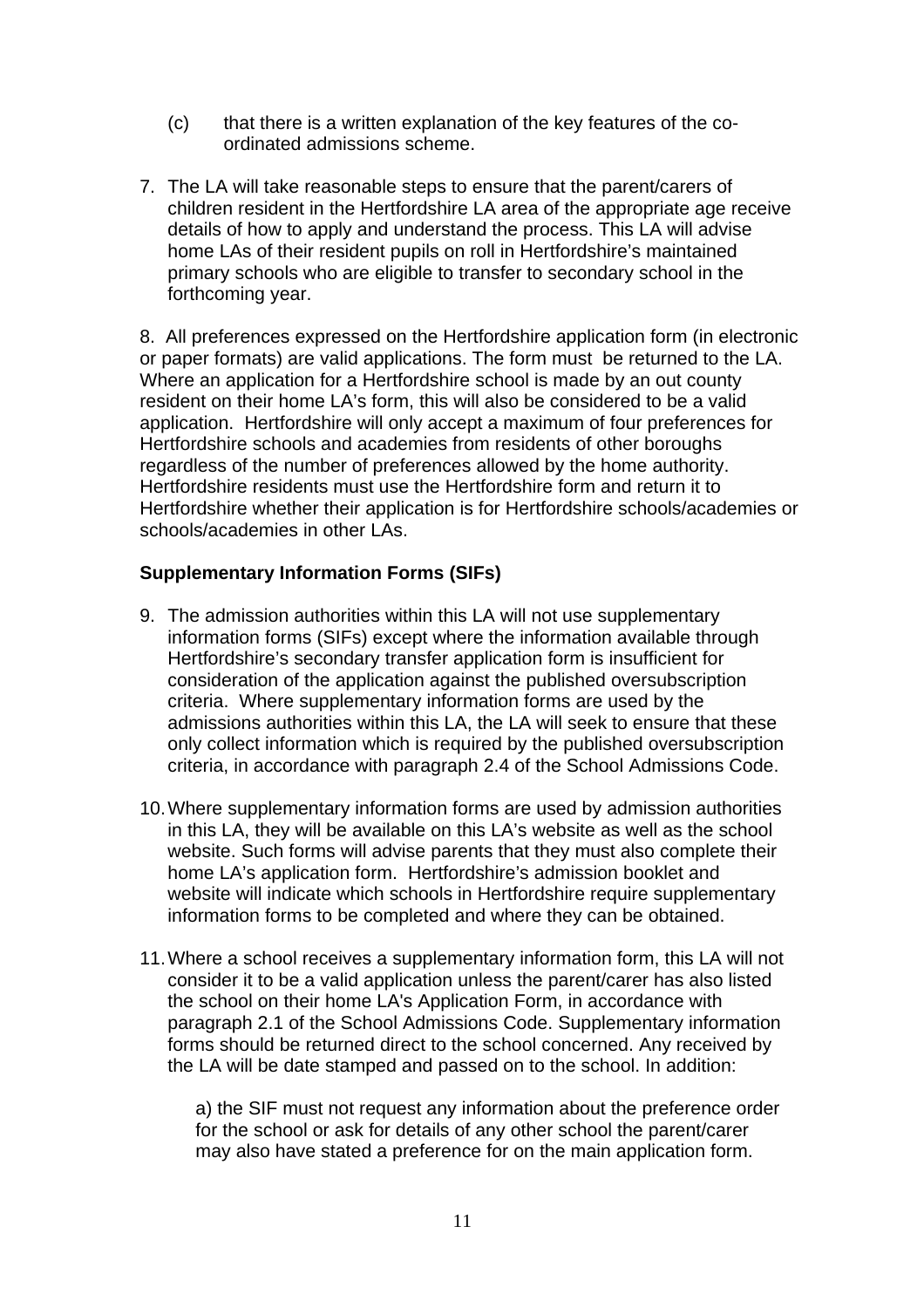b) A parent/carer cannot be required to collect a SIF in person.

c) The information requested on the SIF must not infringe any statutory right of the parent/carer or child

d)The SIF must comply with the School Admissions Code and must not ask for any information prohibited by paragraph 1.9 of the Code. In addition the form must not ask for:

- i. any personal details about parents or families , such as maiden names, criminal convictions or marital, (including marriage certificates) or financial status;
- ii. the first language of parents or the child;
- iii. details about parents' or children's disabilities, special educational needs or medical conditions,
- iv. parents to agree to support the ethos of the school in a practical way;
- vi. both parents to sign the form, or for the child to complete the form

Collecting such information may suggest that it can be taken into account and therefore be misleading to parents

- 12. When a voluntary-aided, foundation school or academy has failed to obtain a SIF but there is an LA application form the application must proceed because an application has been made. 4.3 of Section 86(2) of the School Standards and Framework Act 1998 requires the local authority and the governing body of a maintained school to comply with parental preference. Conversely, in circumstance where a SIF has been received by a voluntary-aided, foundation school or academy, the admission authority must be proactive in ensuring that there is a HCC application, in order for the preference to be considered. Applications received after the closing date will be late. If a SIF is not received the application can only be assessed in accordance with information available to the governing body from the LA application form and therefore may given lower priority in the school's admission arrangements.
- 13. The school's admission arrangements must be such as to enable relevant decisions to be made in line with the time table of this scheme

### **Inter-LA co-ordination**

14. The LA will manage allocations in line with the Pan-London Co-ordinated Admissions System (this comprises of thirty nine local authorities in and adjacent to London). Application data relating to applications to schools in other English LAs will be forwarded via S2S (S2S is a website designed to transfer data between LAs and schools securely).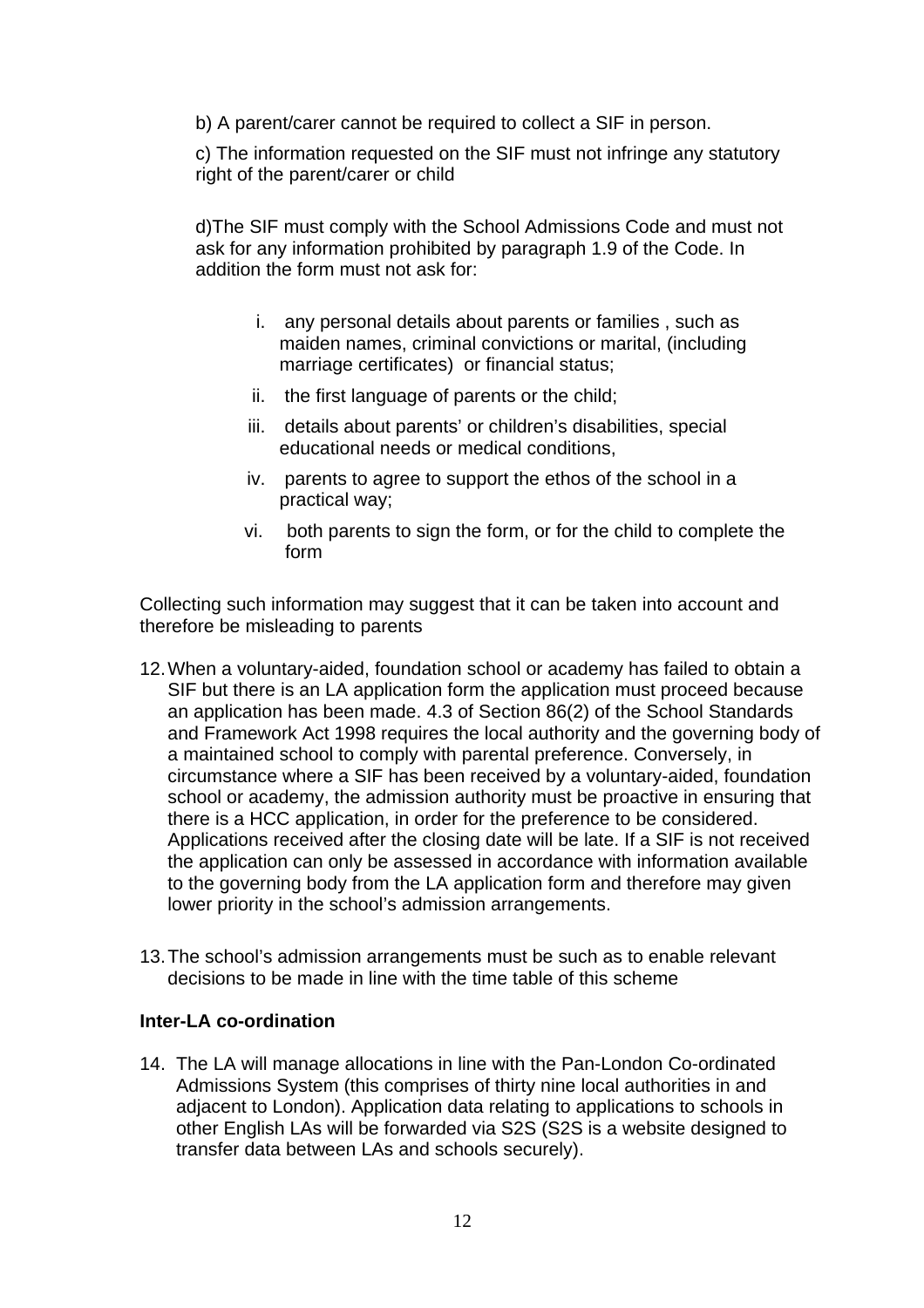- 15. Information will be exchanged by LAs via S2S or the Pan-London Register in order that each child receives the highest ranked school place possible.
- 16. As far as reasonably practicable, all offers of a secondary school places will be made on 1 March (or the first working day after 1 March). Allocations will be available online on the evening of 1 March for those who made online applications and allocation letters will be sent first class on 1 March to those making paper applications.

### **Boarding places**

17. The schools with boarding places need to determine a set of admissions arrangements which include both day and boarding places. Schools with boarding places need to provide the LA, as the co-ordinating authority, with the names for those places in addition to those for the day places.

### **Processing of application forms**

18. Completed application forms, either online or paper, should be submitted to the home LA by the statutory closing date. Completed application forms received after the closing date will be considered after all on time applications. Late applications submitted with supporting evidence will be considered by a panel of officers and may be agreed as "on time" if received before the published "late" date.

19. The LA will process a maximum of four preferences from parents/carers whose permanent home address is within this LA, and a maximum of four preferences on applications from parents/carers resident outside this LA who have expressed a preference for maintained schools or academies within this LA. All completed application forms must be treated as a confidential communication. Voluntary aided, foundation schools and academies will, however, be provided with a list of relevant details of those pupils for whom they are a preference. Ranking information will remain confidential until after allocation day.

### **Determining offers in response to the application form**

20. The LA will act as a clearing house for the allocation of places by the relevant admission authorities in response to the application form.

21. Where a foundation, voluntary aided school or academy is listed on the secondary application form (as one of a maximum of four preferences for Hertfordshire schools), the LA will forward the appropriate details to the governing body. The admission authority for each school will then provide the LA with a list of all pupils indicating the order in which places should be allocated under each criterion and will include only pupils for whom the home LA received an application form stating a preference for that school. This information will be provided to the LA by the specified date.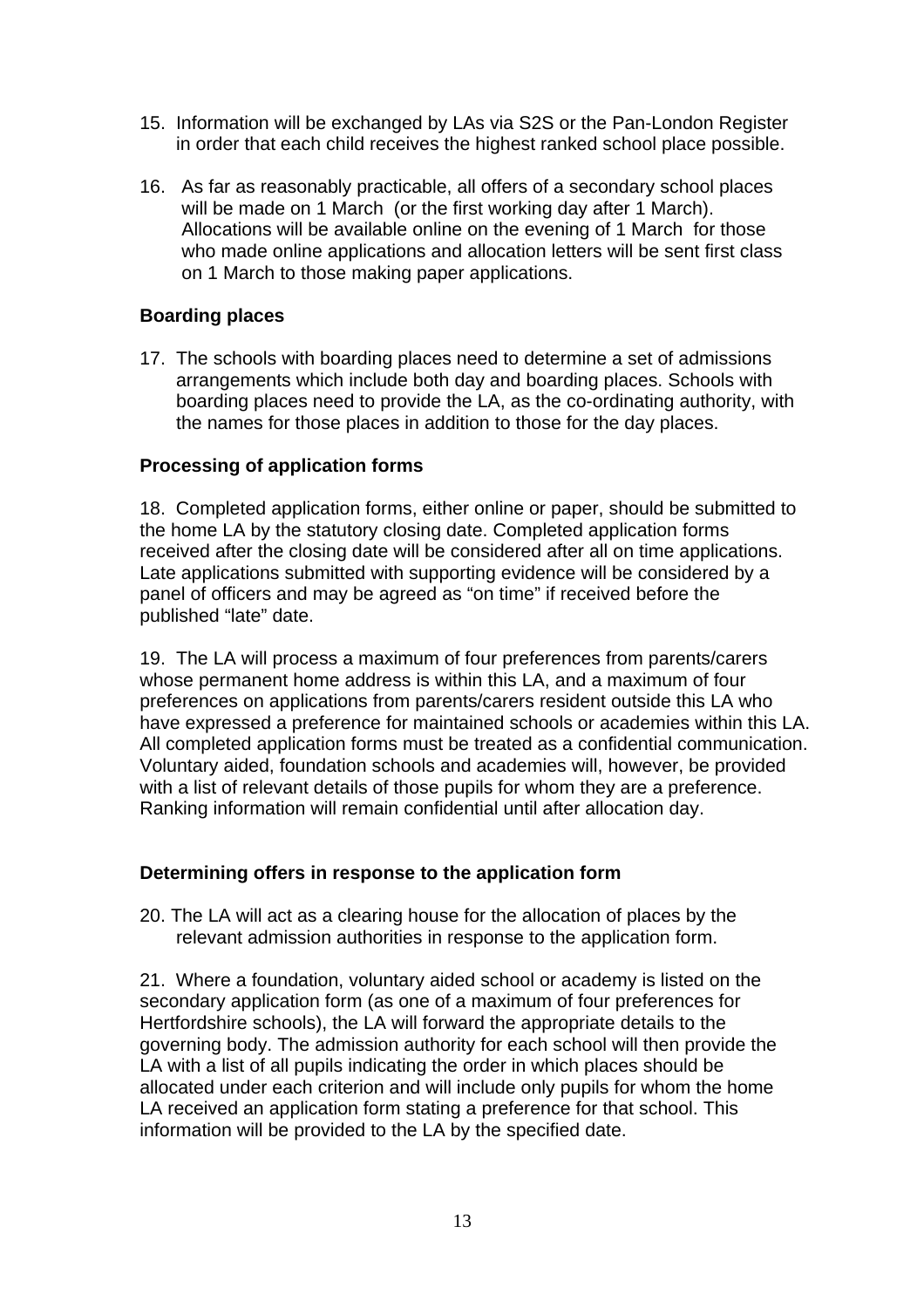22. In any instance where a school or an academy in another LA is listed on the standard Hertfordshire form, details will be forwarded to that LA (via the PLR or S2S or alternative secure electronic transfer).

- 23. No decision by an admission authority on any preference received for the school or academy shall pay any regard to the ranking order expressed by the parent/carer.
- 24. During the allocation process, the LA will match the provisional allocations of places against each parent's/carer's ranking and proceed as follows:

i) when a parent/carer can be offered a place at the school or academy which they ranked first – the allocation will become firm. The LA will then release any potential offer of a place for that parent/carer at lower ranked school/academy or remove the parent's/carer's preference from the continuing interest list (as appropriate).

ii) when a parent/carer has not been provisionally allocated a place at the school or academy which they ranked first, but has been provisionally allocated a place at the school or academy which they ranked second – the LA will hold the provisional allocation at the second rank school/academy for that parent/carer, pending further iteration rounds, and will release any provisional offer of a place for that parent/carer at lower ranked schools/academies or remove the parent's/carer's preference from the continuing interest list (as appropriate).

iii) when a parent/carer has not been provisionally allocated a place at the school or academy which they ranked first or second, but has been provisionally allocated a place at the school/academy which they ranked third – the LA will hold the provisional allocation for that parent/carer, pending further iteration rounds or remove the parent's/carer's preference from the continuing interest list (as appropriate

iv)when a parent/carer has not been provisionally allocated a place at the school which they ranked first, second or third, but has been provisionally allocated a place at the school which they ranked fourth – the LA will hold the provisional allocation for that parent/carer, pending further iteration rounds

25. When a provisional allocation is released, the LA will provisionally allocate the place to the next ranked applicant in accordance with the over-subscription criteria for that school/academy. These processes will be repeated until the LA is unable to release any further provisional allocations and the process has reached a steady state.

26. All allocations then in existence will become firm allocations of a place at the school or academy concerned and parents/carers will be offered those places accordingly. All parents/carers with unsatisfied preferences will be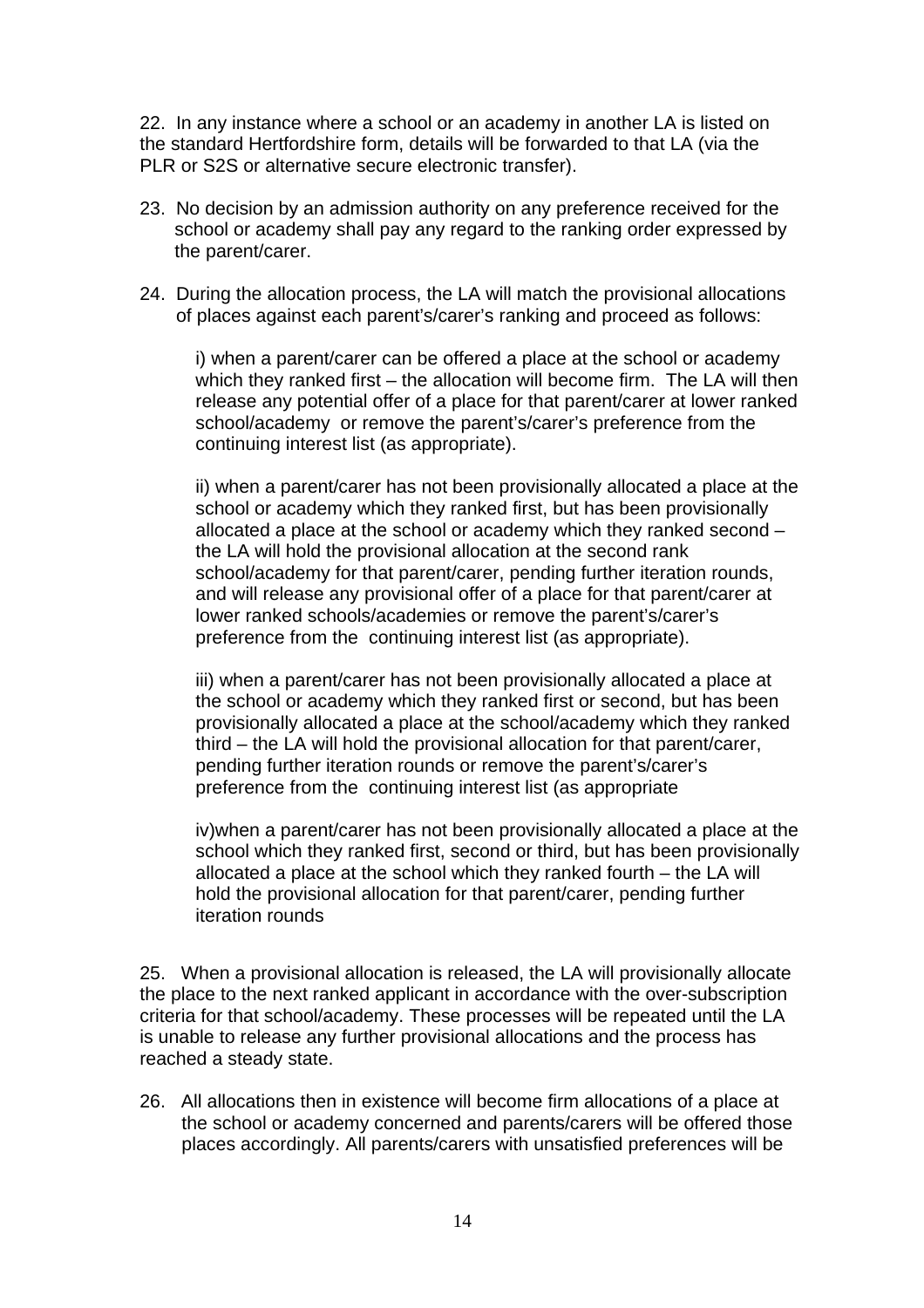treated as having been refused a place by the admission authority for that school.

### **Late applications**

27. After on time applications have been dealt with and preferences allocated, late applications that can be allocated a ranked school will be processed. Finally, all Hertfordshire children whether on time or late who were not able to have a preference satisfied through the iterative process will be allocated a school place.

### **Children who have not been allocated a ranked school in the iterative processes**

28. The LA will match:

- (a) those children of parents/carers resident in the LA area that require to be admitted in the specified year but have received no offer of a place under the above procedure, against
- (b) those of the schools that, on the basis of their PAN (or agreed intake number if higher than the PAN), have places remaining unfilled after the procedure above.

29. The criteria used by the LA for matching will usually allocate pupils to their nearest suitable community or voluntary controlled school with a place available. Schools may be inside or outside Hertfordshire. Places may be allocated at voluntary aided, foundation schools or academies in liaison and agreement with those schools/LAs, regardless of the ethos of the school (s) concerned.

# **Notification to parents/carers**

30. The LA will communicate to all parents/carers resident within the home authority who made an application notifying them of an offer of a place, either within the home LA or in another LA, and, where relevant, giving the reasons why higher preferences were not offered. Allocation letters will only be sent to parents submitting a paper application form. Allocation information will be provided electronically (be email and/or via the online application system) for all online applicants.

31. When a parent is not offered a place at their first ranked school or academy they will be offered with :

- a. Information about their right of appeal against any refusal of a place
- b. Information about the continuing interest process
- c. Information about their individual child's application and school allocations.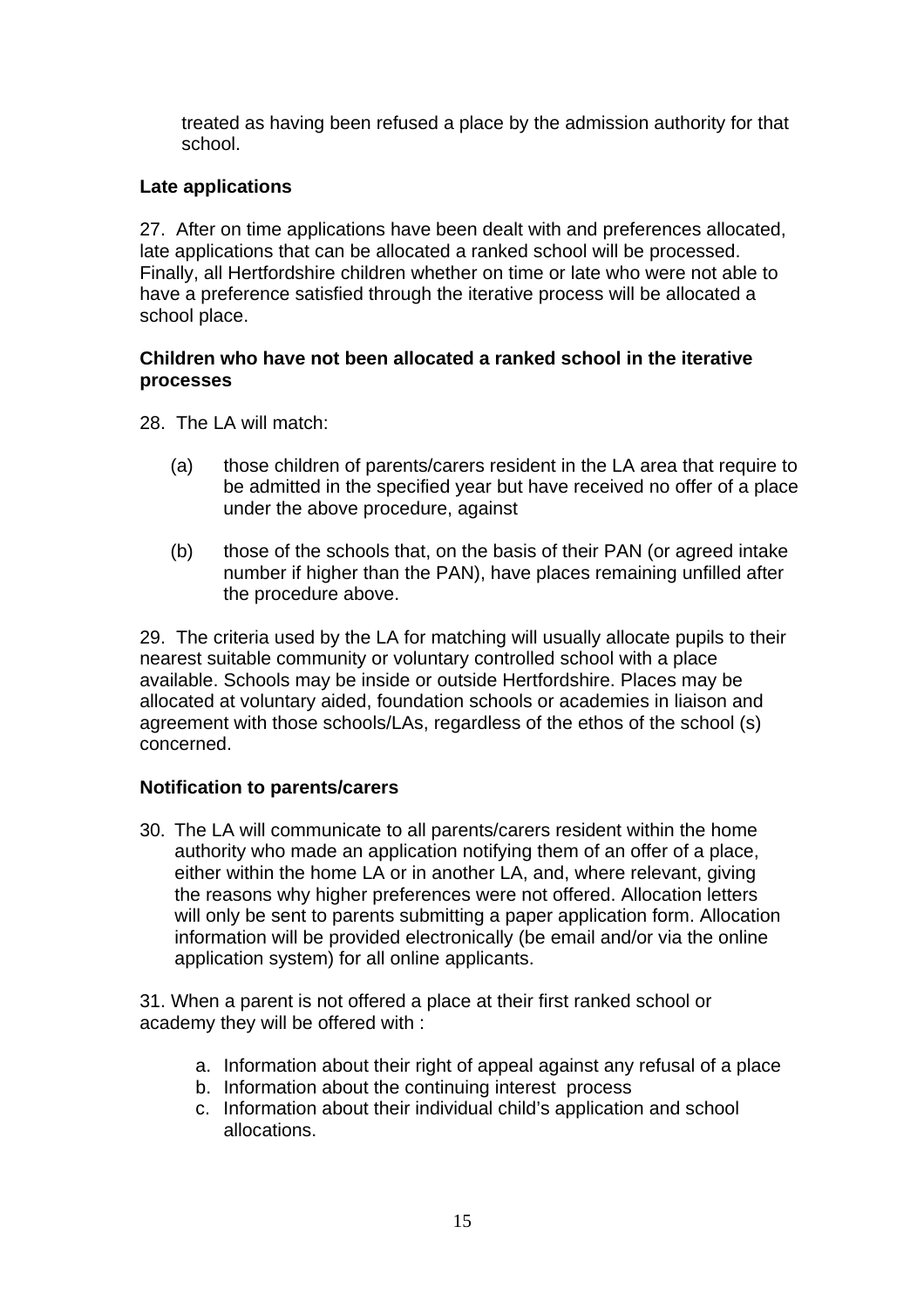- 32. In addition, for parents receiving a non-ranked school, a list of other Hertfordshire schools with places available in the relevant year group will be provided .
- 33. For parents making online applications this information will be available online at [www.hertsdirectc.org/admissions](http://www.hertsdirectc.org/admissions) Parents making a paper application will receive a hard copy of this information with their allocation letter.

### **Co-ordination after 1st March**

- 34. The School Admissions Code (page 32) clarifies that parents must continue to apply to their home local authority for "late" applications for the normal admissions round, i.e. between 1 March and 31 August in the allocation year). This will ensure that places which become available are re-allocated effectively and duplicate offers are avoided.
- 35. By 15 March Hertfordshire County Council (HCC) will request that parents resident in Hertfordshire accept or decline the offer of a place. Any information relating to the acceptance or the decline of places will be forwarded to the relevant maintaining LA. Where such information is received from parents between 16 March and 31 August HCC will pass it to the maintaining LA as it is received.
- 36. After places have been offered, HCC will maintain CI lists for all community and voluntary controlled. Voluntary-aided, foundation schools and academies will maintain their own lists unless HCC has agreed to manage CI on the school's behalf. A child's position on a CI list will be determined by the admission criteria for the school concerned. Children will automatically be removed from CI lists at the end of the academic year.
- 37. Co-operation between admission authorities will ensure that each child is offered only one school and that school is the highest preference that can be offered.

### **In Year applications**

38. Applications made to a secondary or upper school or academy, studio school or UTC for a place other than at the normal time of entry to that school will be processed through the secondary In Year admissions procedure (Schedule 3).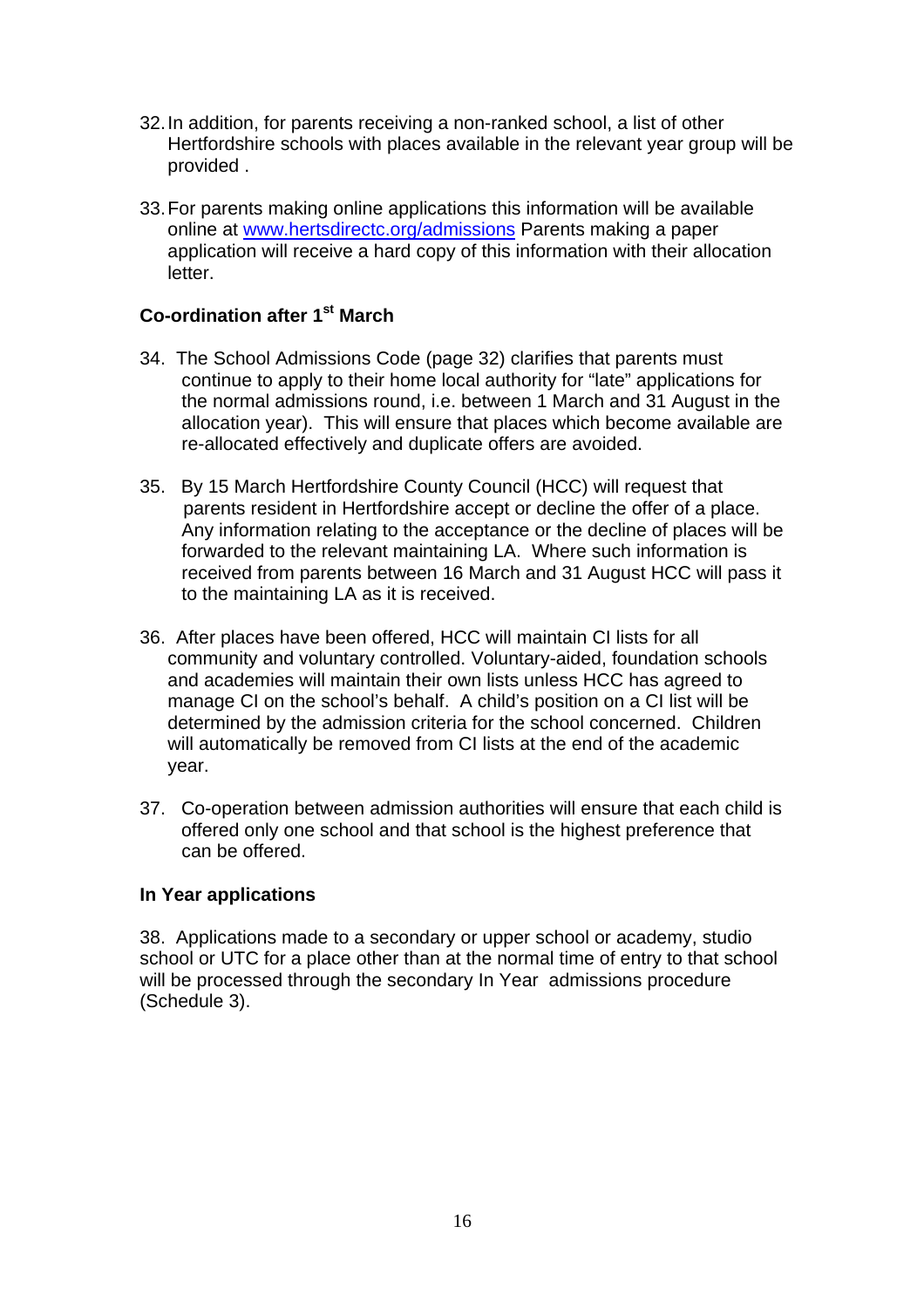# **Schedule 3**

# **Scheme for the coordination of In Year pupil admissions to all community and voluntary controlled schools in Hertfordshire for the 2014/15 academic year**

Own admitting authority schools and academies may "opt in" to full coordination as outlined below, which will include the following:

- Receiving and responding to all applications in writing within 10 school days.
- Answering queries (phone email and in writing) about the application and timescale for response
- Ensuring (within the scheme) duplicate allocations are not made
- Following up duplicate allocations made by schools operating outside the scheme
- Ensuring parents are informed in writing of their right to appeal when a place is not available

In addition for schools that have the same or similar rules to HCC:

- Ranking applications in accordance with the school's oversubscription criteria (if required)
- Answering queries (phone, email & in writing) about the school's admission arrangements and allocations. HCC In Year admissions literature will reflect the fact that queries about allocations should be directed to HCC.
- Maintaining the school's CI list and allocating places when available

The cost of In Year coordination for academies for 2014/15 will be:

- £350 for first, infant, junior, primary and middle schools
- £700 for secondary, upper, studio schools and UTCs

Alternatively, to allow the LA to ensure :

- Parents seeking school places in Hertfordshire:
	- o can access clear, simple and consistent information and advice on the In Year application process
	- o can obtain a school place quickly and easily
- Vulnerable families are supported and are not disadvantaged in the application process, and
- Children without school places are identified quickly and school places offered

own admitting authority schools and academies must: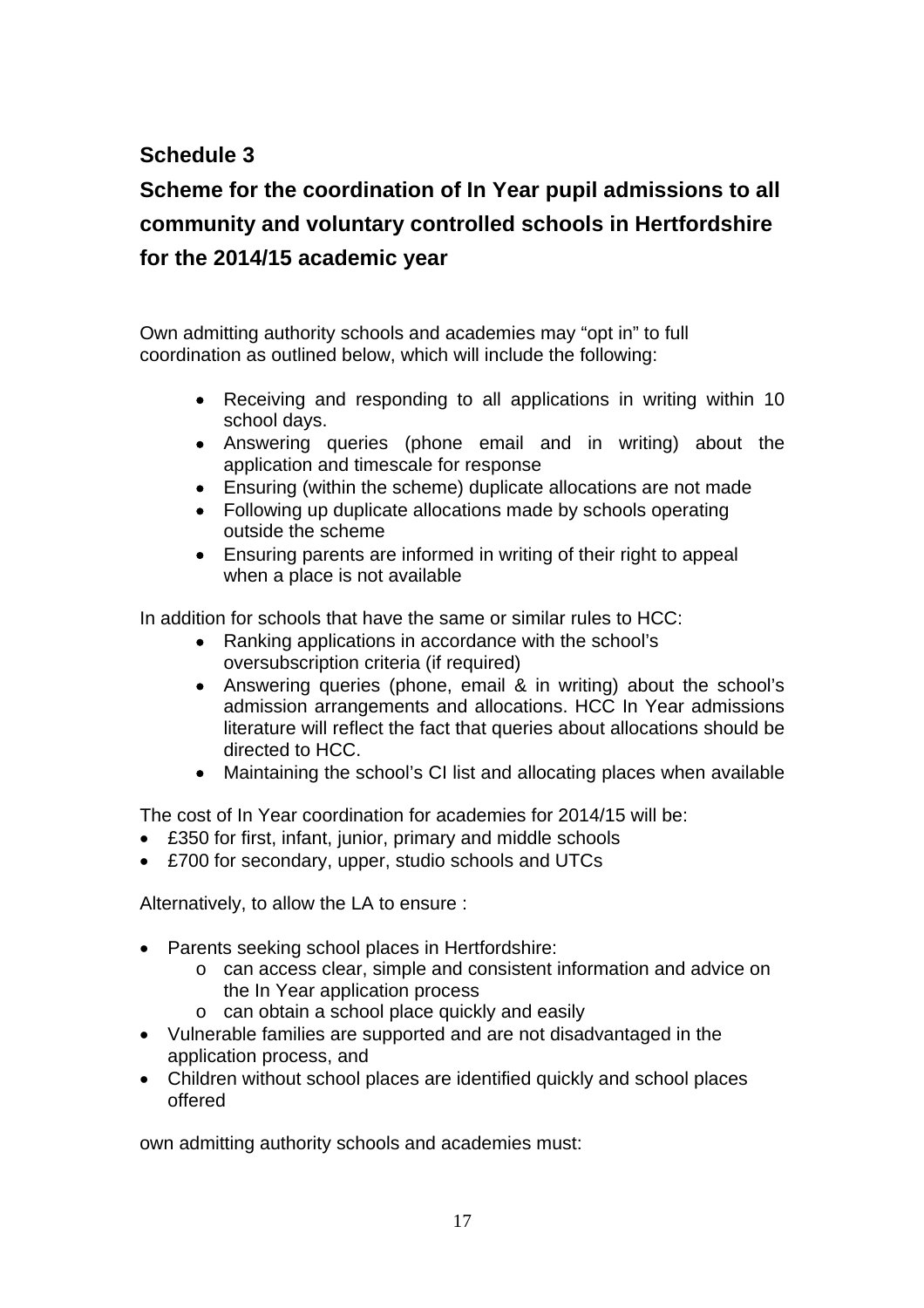- Provide information on the availability of places in each year group at the school or academy to allow the LA to provide parents with accurate vacancy information (mandatory requirement). Vacancy information is provided on SEAM which must be updated weekly. Schools without access to SEAM must provide this information via secure email.
- Accept applications on the LA application form (it is a mandatory requirement for LAs to provide an In Year application form). Application information will be made available through SEAM.
- Notify the LA of the outcome of every application received (mandatory requirement). This will allow the LA to ensure that duplicate offers are prevented and children without a school place are identified quickly. If SEAM is adapted to allow own admission authority schools to input application and allocation information direct for 2013 onwards, schools will be expected to notify the LA of applications and allocations via SEAM.
- Inform parents in writing of their right of appeal (mandatory requirement)

### **Application**

- 1. There will be a single common In Year application form for In Year applications to community and voluntary controlled schools. The form will be available from the Hertfordshire County Council website, and on request from the Customer Service Centre. Notes of guidance explaining the operation of the co-ordinated scheme and advice on completing the application will be available with the form. The In Year application form will be the only acceptable form of application for schools and academies taking part in In Year coordination.
- 2. The application form will allow parents, inside and outside Hertfordshire to express a preference for up to four Hertfordshire schools in ranked order. In the event of parents applying for more than one school, the ranked order of parental preferences will remain confidential to the LA prior to allocation, but may be made available at appeal.
- 3. A separate individual application form will be made available for applications to schools operating outside the coordinated scheme. This will also be available on the hertsdirect website and from the CSC. Schools operating outside HCC's scheme must accept applications on the LA form (and/or via SEAM) but may also use the school's existing supplementary information form (SIF). If a school receives an application on the LA form (and/or via SEAM) but needs additional information to fully assess the application, the parent should be asked to complete the school's SIF
- 4. Schools that ask parents to complete SIFs are identified in the booklets, Moving On and Under 11s which are published annually by Hertfordshire County Council and also in the In Year Admissions school directories.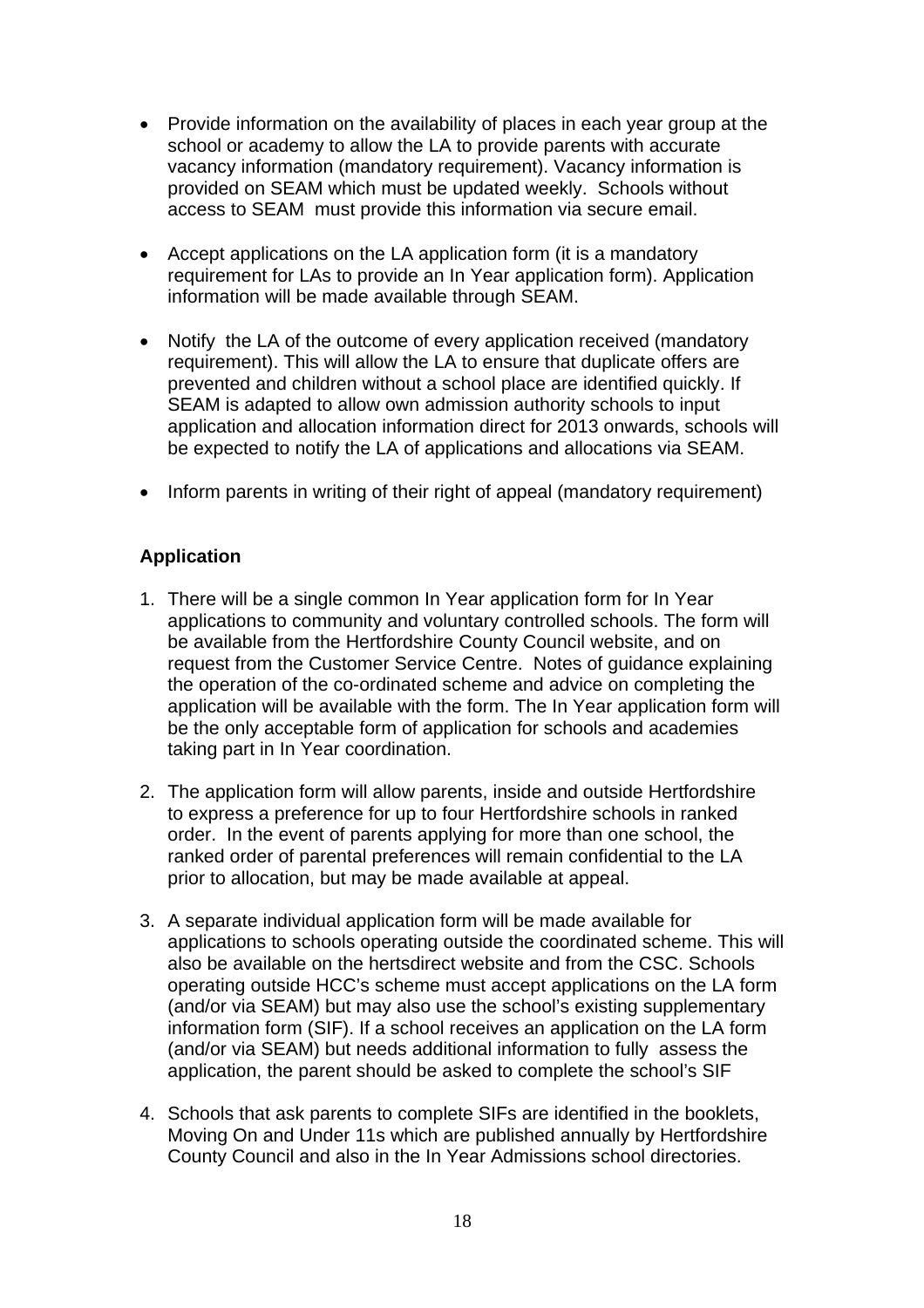- 5. Families living overseas, but intending to move to Hertfordshire or back to an existing Hertfordshire address, may apply for a Hertfordshire school place on the Hertfordshire In Year form. However, the address used to process the application must be the address that the child is actually resident at, at the time of application. The Hertfordshire address will not be used until the LA/school has received proof that the child is resident at that address.
- 6. Hertfordshire parents wishing to apply for a place at a maintained school or academy in a different authority must use that authority's In Year application form.
- 7. HCC will liaise closely with other admission authorities regarding applications and allocations. If HCC receives an application for a school or academy that has not "opted in" to the county's in year process that application will be forwarded direct to the school (via SEAM) and the parent informed. That school or academy must then notify the LA of the outcome of the application and inform the parent of their statutory right of appeal.
- 8. All admission authorities will remain responsible for allocation decisions and ranking all children from whom applications have been received in order of priority on the continuing interest list. Own admitting authorities may request that HCC undertakes this administration on their behalf if the school/academy has adopted HCC's oversubscription criteria ( or similar).
- 9. Where possible applications will be processed, and offers made, within 10 school days of receipt of the HCC In Year form. Schools operating outside HCC's scheme should inform parents of the outcome of their application, and the right of appeal in writing if the application is unsuccessful, to similar timescales.
- 10. Places at community and voluntary controlled schools, and other schools or academies operating within the scheme, will be offered by the LA, in accordance with a school's continuing interest list, as vacancies arise.
- 11. In the event of a parent applying for multiple schools where more than one school has a place available in the relevant year group, the LA will offer a place at the highest ranked school with a place available and send a copy of the offer letter to the school.
- 12. If a place could be offered at a school within the scheme and a place has already been offered by a school outside the scheme ( or vice versa) HCC officers will contact the family to ascertain which is the preferred school.
- 13. A place will be considered to be available (unless otherwise indicated) at a preferred school if the number on roll in the relevant year group does not meet or exceed the published admissions number (PAN),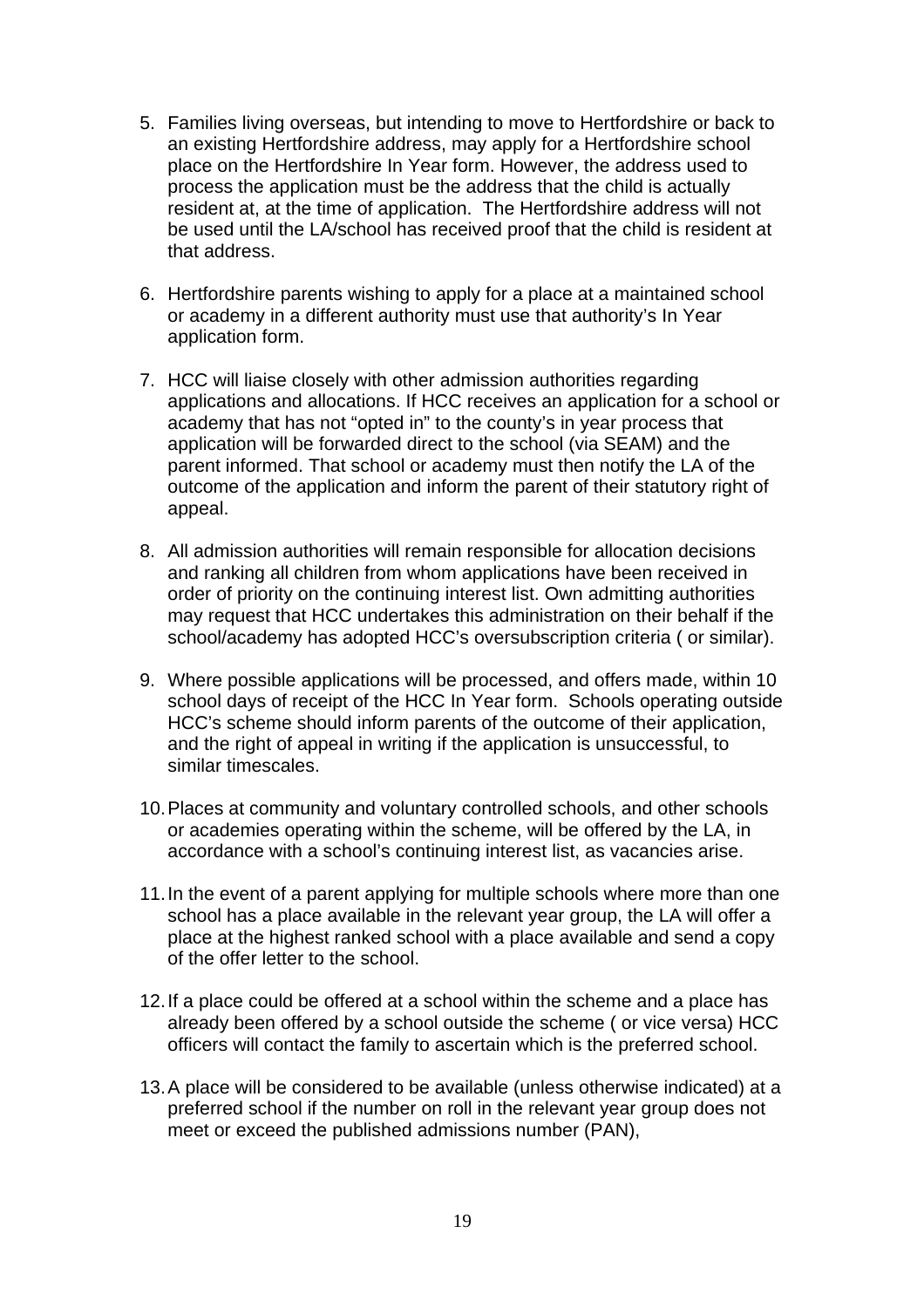### **Processing Applications**

- 14. The LA will co-ordinate applications to, and the offer of places for, residents inside and outside Hertfordshire, for all community and voluntary schools and any voluntary aided, foundation schools or academies that have "opted in" to the scheme.
- 15. Upon receiving a completed application form, the LA will contact the relevant school(s) to confirm their current numbers on roll\*.
- 16. Following receipt of number on roll information\*, if the school(s) indicates that the number on roll in the relevant year group is lower than the published admissions number (PAN), the LA will consider a place available at that school, unless otherwise indicated.
- 17. In the case of multiple applications, the LA, using preference rankings will match the allocation of places against the applicant's ranking upon receipt of number on roll information. The following will then apply:

*Where a parent's first preference can be met*: A place will be allocated at the first preference school and the LA will then not consider any applications for schools at second preference or below.

*Where a parent's first preference cannot be met but the second preference can be met:* A place will be allocated at the second preference school. The application for the first preference school will be formally refused and parents advised of the continuing interest process and their right of statutory appeal. The LA will not consider an application to a third or fourth preference school where one exists.

*Where a parent's first and second preferences cannot be met but the third preference can be met:* A place will be allocated at the third preference school. The application for the first and second preference schools will be formally refused and parents advised of the continuing interest process and their right of statutory appeal. The LA will not consider an application to a fourth preference school where one exists.

*Where a parent's first, second and third preferences cannot be met but the fourth preference can be met:* A place will be allocated at the fourth preference school. The application for the first, second and third preference schools will be formally refused and parents advised of the continuing interest process and their right of statutory appeal.

*Where none of the parent's preferences can be met*: The applications for all preferred schools will be formally refused and the child placed on any continuing interest list (if one exists) and the parent advised of their right of statutory appeal (see paragraph 4.4.4 below)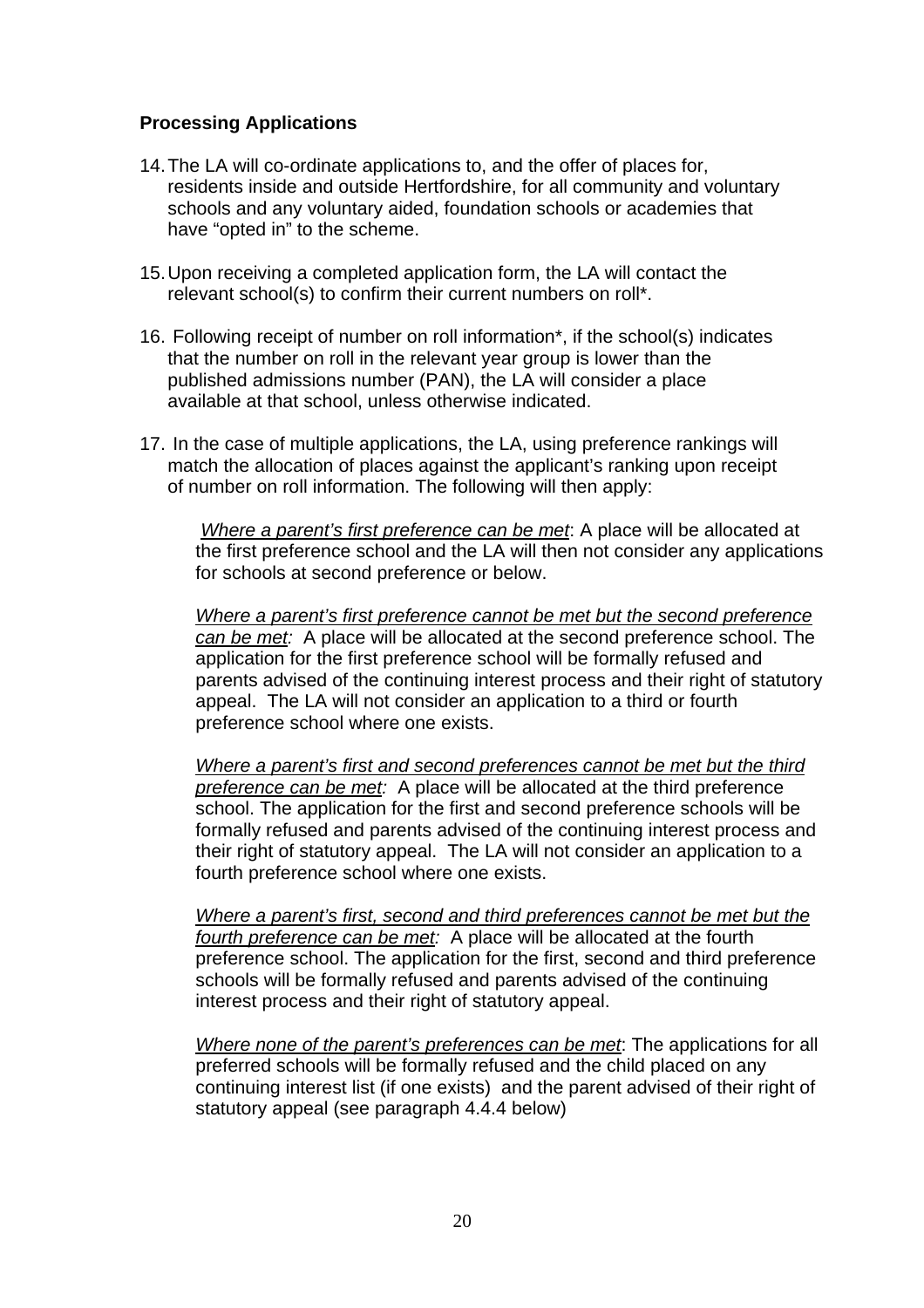# **Allocation of Places**

- 18. The LA will write to all parents who have submitted an In Year application form, no later than five school days from the receipt of number on roll information from the relevant school(s).
- 19. In the case of more complex applications, it may not be possible to comply with the above timescales in all instances.
- 20. If an offer of a place is declined the LA will inform the school concerned.
- 21. If pupils can not be offered a place at any of their preferred schools:
- the LA will offer a place at the nearest school (within the scheme) with a place available;
- the LA may advise parents if places are available at schools or academies that are closer to the parents home than the school offered;
- the LA will not offer a place at an alternative school to pupils already on roll at a Hertfordshire school (unless the child/family has moved house).
- 22. Children will only be entitled to transport if they are offered a place at the nearest school with an available place that is over statutory walking distance (regardless of whether or not the "nearest" schools is part of the coordinated In Year scheme and whether an application has been made).

### **Applications to Middle Schools**

23. Middle schools in Hertfordshire (4 schools in Royston, Buntingford and Puckeridge) traditionally lose a number of children at the end of year 6 as some families seek places, at the time of secondary transfer, into the twotier system. Once secondary transfer allocations are known (1 March in the transfer year) middle schools are well informed about the number of vacancies they will have from September as their existing pupils accept/reject the offered secondary school place. Middle schools, in liaison with HCC and in-line with the other requirements of this scheme, may allocate year 7 places from the start of the summer term (1 April) based upon the number of their existing year 6 pupils who have accepted secondary school places for September.

# **Post Allocation**

- 24. Parents will be expected to contact the allocated school to accept/decline the offered school place within a maximum of 10 school days.
- 25. Schools are expected to contact parents within 10 school days of the allocation to arrange a start date/induction meeting. Every effort must be made by the school to contact the parent. If the parent fails to respond, within 10 school days of the allocation, the place can be withdrawn and reallocated. Schools must confirm, via SEAM, the child's on roll date within 20 school days of the allocation.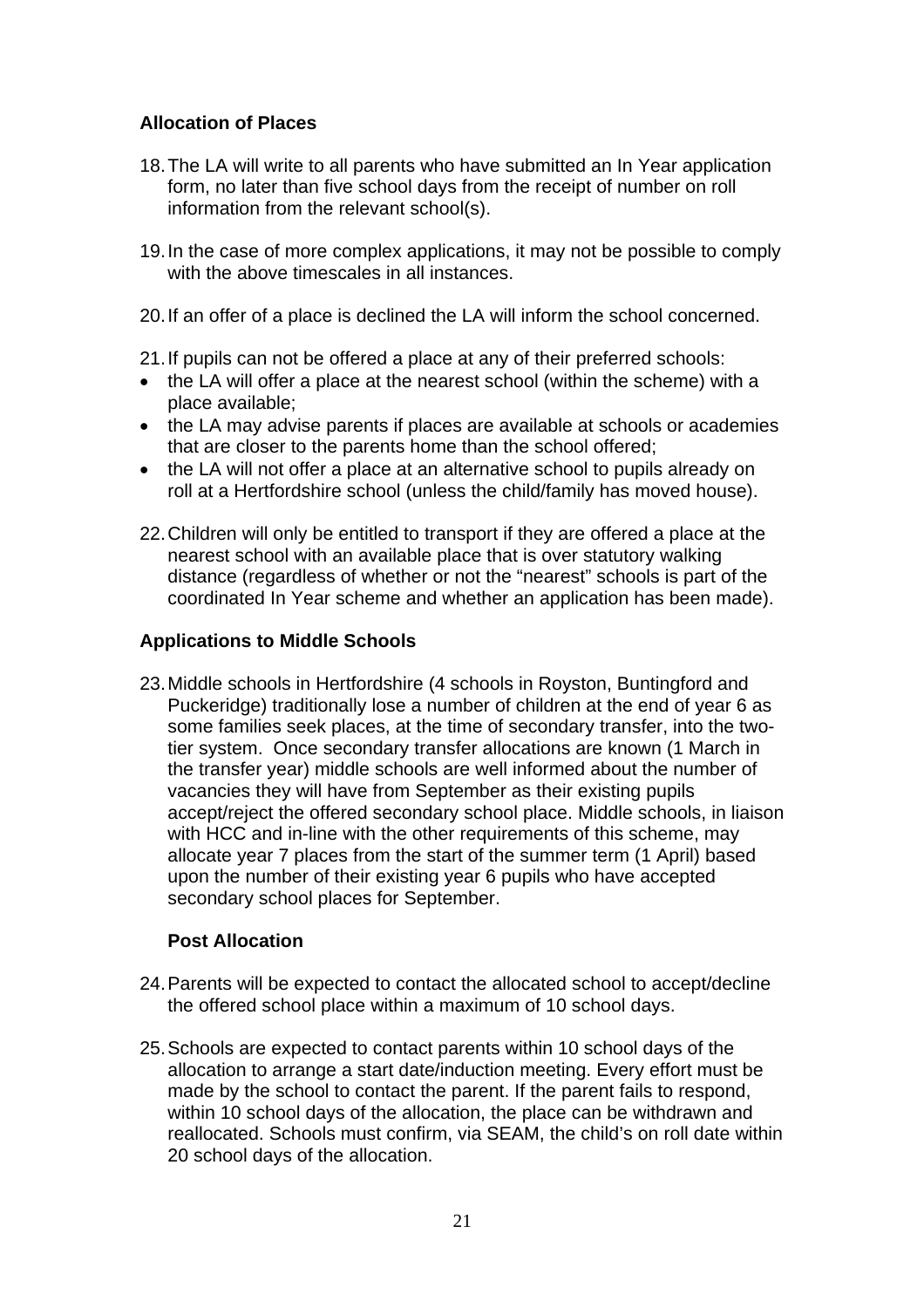26. The child should be on roll at the school and attending within 20 school days of the allocation. (Alternatively, the child may remain on the roll of their current school).

### **Appeals**

- 27. In the event of a school or an academy refusing to allocate a place the LA (for community and voluntary controlled schools and on behalf of the governing bodies of own admission schools and authorities who have opted in to the scheme) will inform the parent/carer of their statutory right of appeal and the continuing interest process.
- 28. Any appeal lodged will be against the admission authority and not the LA, unless relating to a community or voluntary controlled school within Hertfordshire. The LA will provide the admission authority at that time with details of the preference expressed by parents.

### **Continuing Interest Lists**

- 29. The LA will establish standard protocols for the maintenance of continuing interest lists that all schools will be expected to adhere to.
- 30. Continued Interest (waiting lists) for all community and VC schools will be held and administered centrally by the Admissions Team for all year groups and will be ordered in accordance with the published admissions criteria for the respective school.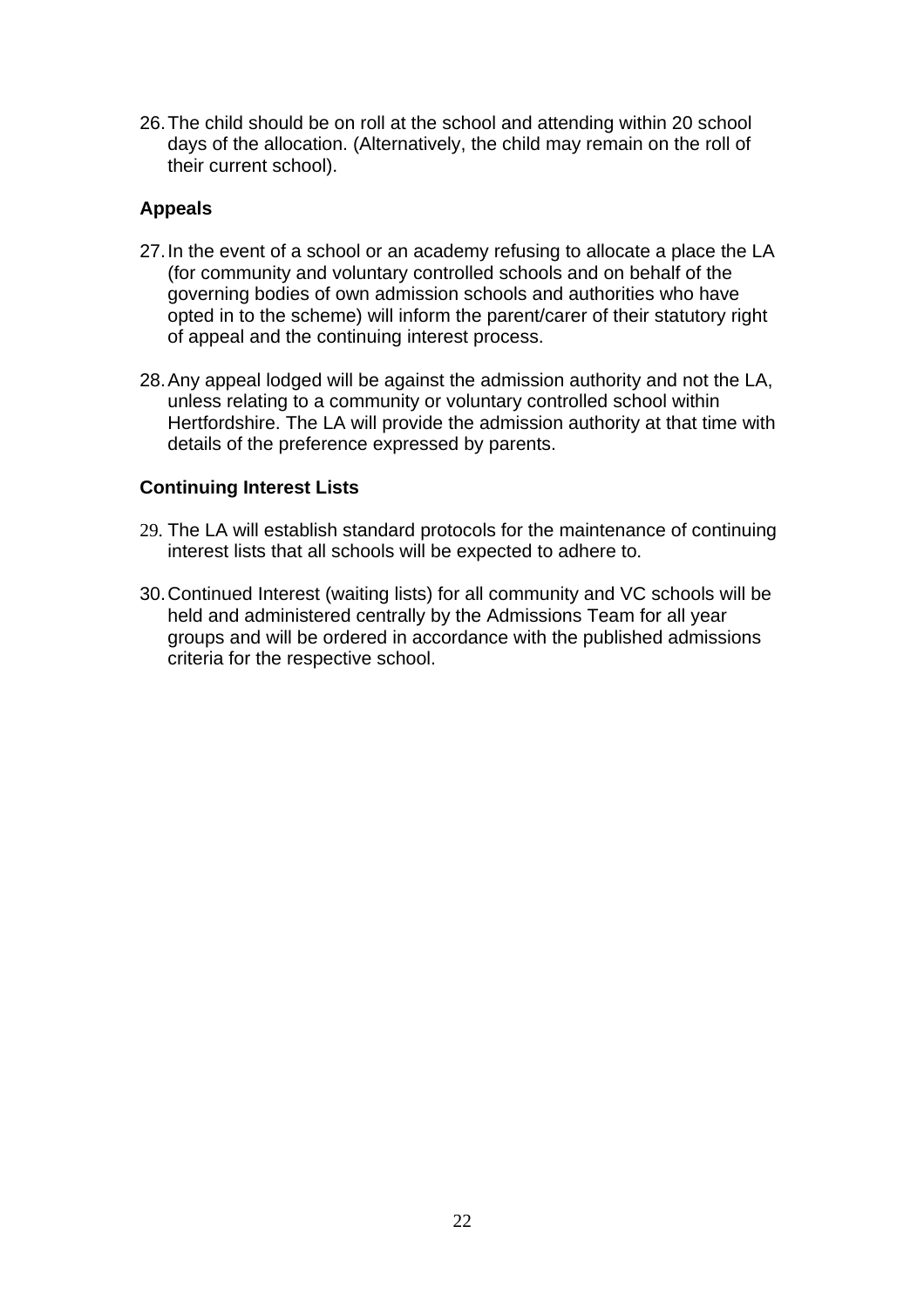# **Explanatory notes for the admission arrangements for community and voluntary-controlled schools in Hertfordshire for 2014/15**

The following explanation of terms used in the admissions rules applies:

### **Children in public care (children looked after):**

Places are allocated to children in public care according to Part 3 of the School Admissions (Admission Arrangements) (England) Regulations 2008. These children will be prioritised under rule 1.

Highest priority will also be given to children who were looked after, but ceased to be so because they were adopted, or became subject to a residence order or a special guardianship order.

A "child looked after" is a child who is

a) in the care of a local authority, or

b) being provided with accommodation by a local authority in the exercise of their social services functions (section 22(1) of The Children Act 1989)

Adopted – under the terms of the Adoption and Children Act 2002 (section 46)

Residence Order – under the terms of the Children Act 1989, section 8 defines a residence order as an order settling the arrangements to be made as to the person with whom the child is to live

Special guardianship order – under 14A of The Children Act 1989, an order appointing one or more individuals to be a child's special guardian or guardians.

Children in the process of being placed for adoption are classified by law as children looked after providing there is a Placement Order and the application would be prioritised under Rule 1.

Children who were not "looked after" **immediately** before being adopted, or made the subject of a residence order or special guardianship order, or whom were adopted prior to the enactment of the 2002 Act **will not** be prioritised under rule 1. Applications made for these children, with suitable supporting professional evidence, can be considered under rule 2

### **Rule 2: Children for whom it can be demonstrated that they have a particular medical or social need to go to the school:**

Rule 2 applications will only be considered at the time of the initial application, unless there has been a significant and exceptional change of circumstances within the family since the initial application was submitted.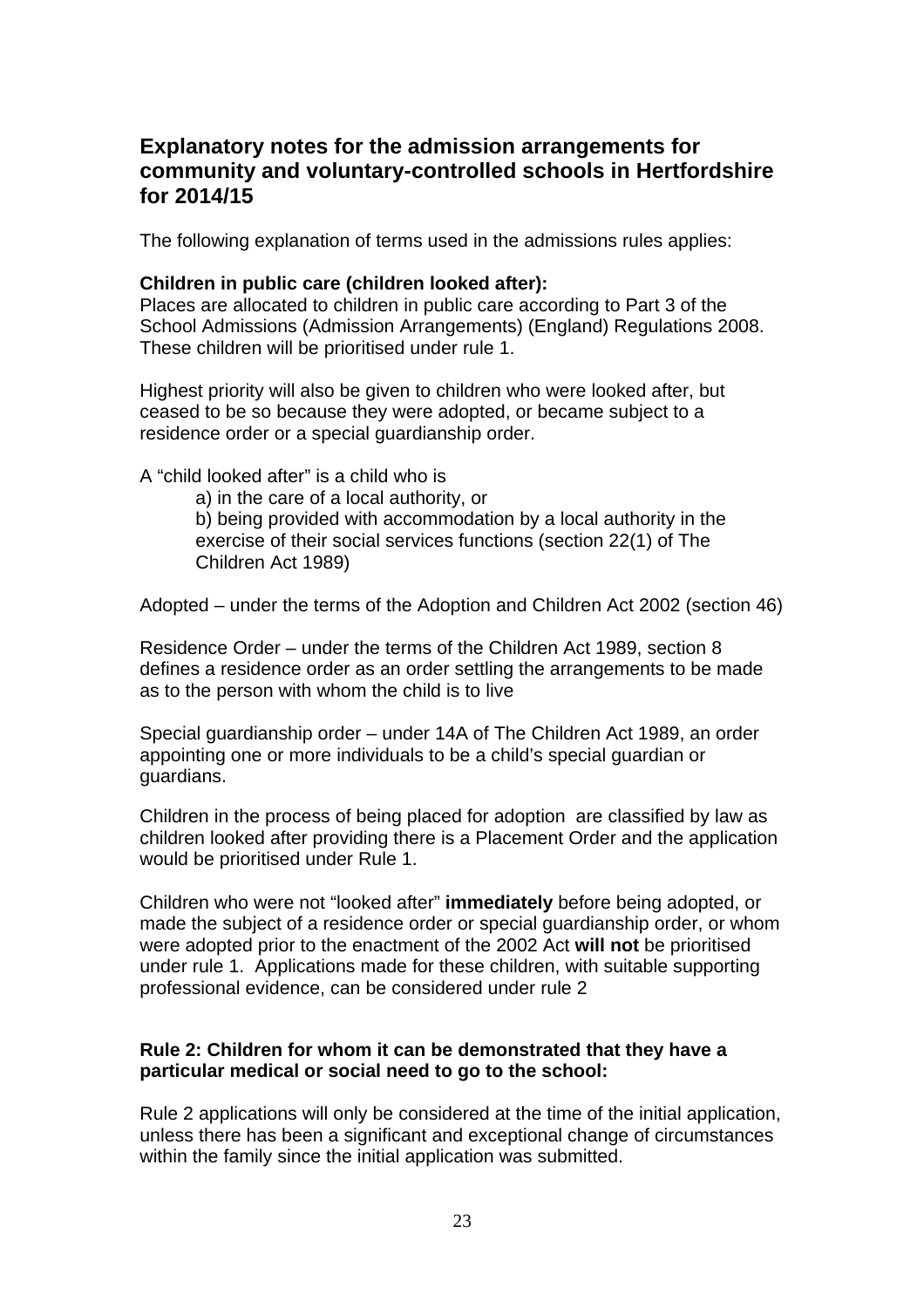All schools in Hertfordshire have experience in dealing with children with diverse social and medical needs. However in a few very exceptional cases, there are reasons why a child has to go to one specific school.

Few applications under **Rule 2** are agreed.

All applications are considered individually but a successful application should include the following:

- a. Specific recent professional evidence that justifies why only one school can meet a child's individual needs, and/or
- b. Professional evidence that outlines exceptional family circumstances making clear why only one school can meet the child's needs
- c. If the requested school is not the nearest school to the child's home address clear reasons why the nearest school is not appropriate
- d. For medical cases a clear explanation of why the child's severity of illness or disability makes attendance at only a specific school essential.

Evidence should make clear why only one school is appropriate. Applications under Rule 2 can only be considered when supported by a recent letter from a professional involved with the child or family. For example, a doctor, psychologist or police officer. The supporting evidence needs to demonstrate why only one named school can meet the social/medical needs of the child.

### **Definition of sibling:**

A sibling means the sister, brother, half brother or sister, adopted brother or sister, or child of the parent/carer or partner, and in every case living in the same house from Monday to Friday.

Where a place is obtained and the child admitted to the school and it is subsequently identified that this place was gained fraudulently, there will be no sibling connection available to subsequent children from that family.

### **Multiple births:**

Hertfordshire County Council (HCC), as the admission authority will admit over the school's published admission number when a single twin/multiple birth child is allocated the last place at a school. Where we are not the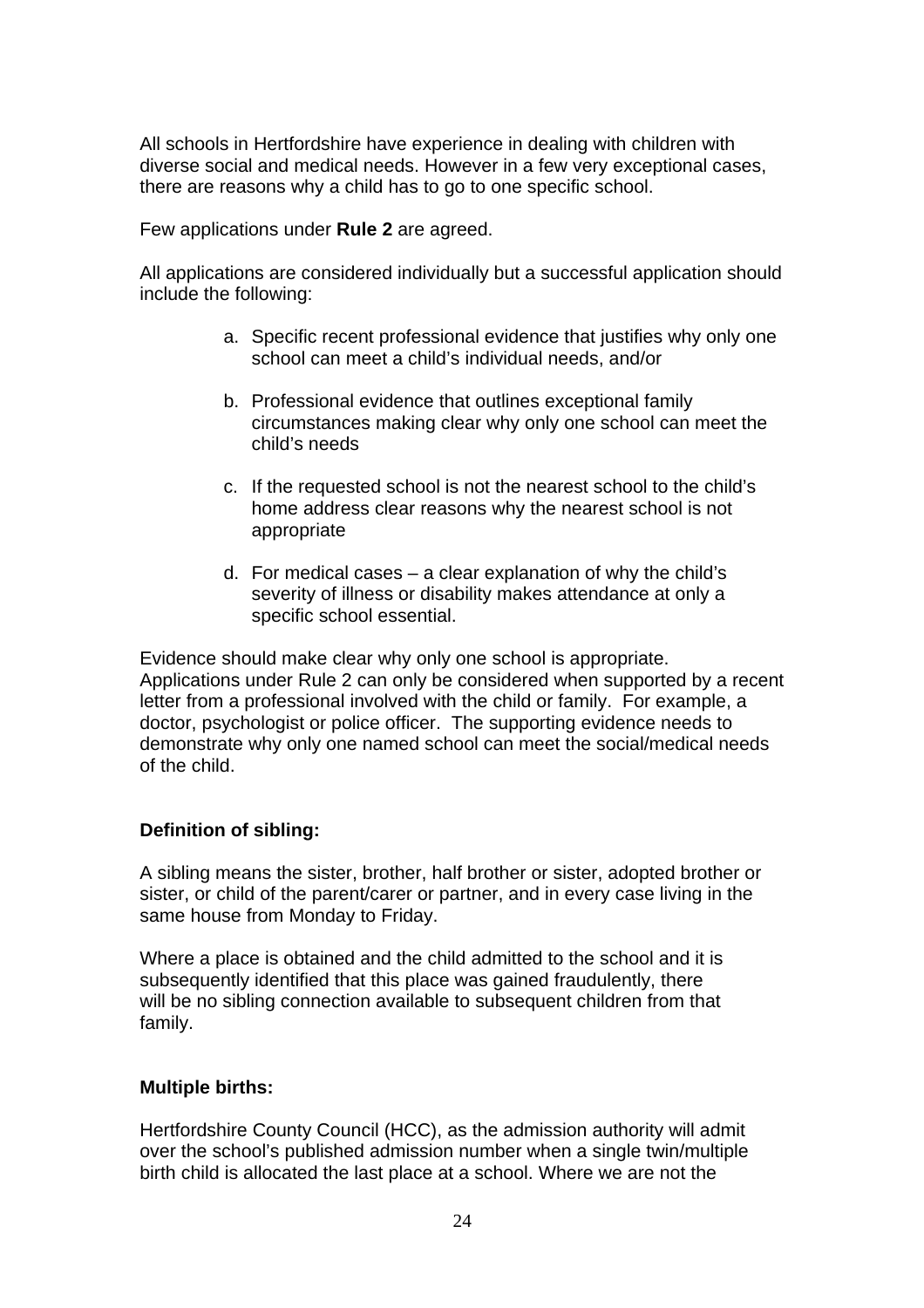admitting authority we would request the school take in the subsequent child(ren) in line with the school's own admission arrangements.

With regard to twins/multiple births and random allocation, it would not be appropriate to admit the subsequent child(ren) where only one is allocated a place under random allocation. This is based on the fact that any such action would compromise the "random" element process

### **Home address:**

The address provided should be the child's current permanent address at the time of application. 'At the time of application' means the closing date for applications.

The application can only be processed using one address. If the child lives at a different address from the parent/carer Monday to Friday, the Parental Responsibility Order or Residence Order for the person the child lives with must be provided.

If there are reasons why the child is not living at the same address as the parent (for example, if the parents/carers do not live together), both parent/carers must declare this in a letter sent with the application.

If the child regularly lives at more than one address Monday to Friday, the address provided should be the address where the child spends the majority of their time. Both parent/carers must declare this individually in a letter sent with the application.

If an address is disputed the address where child benefit/child tax credit is paid will be used.

### **Home to school distance measurement for purposes of admissions:**

A 'straight line' distance measurement; from the address point of the child's home supplied by NLPG (National Land and Property Gazetteer) to the address point of the school is used in all home to school distance measurements for community and VC schools in Hertfordshire.

# **Definition of "nearest school" for secondary/upper admissions**

For co-educational community schools, under rule 4 the "nearest school" is "the nearest Hertfordshire maintained school or academy that is non-faith, coeducational, and non-partially selective (note-non-partially selective means that the school does not offer any places based on academic ability."

Co-educational schools/academies which select partially on ability are: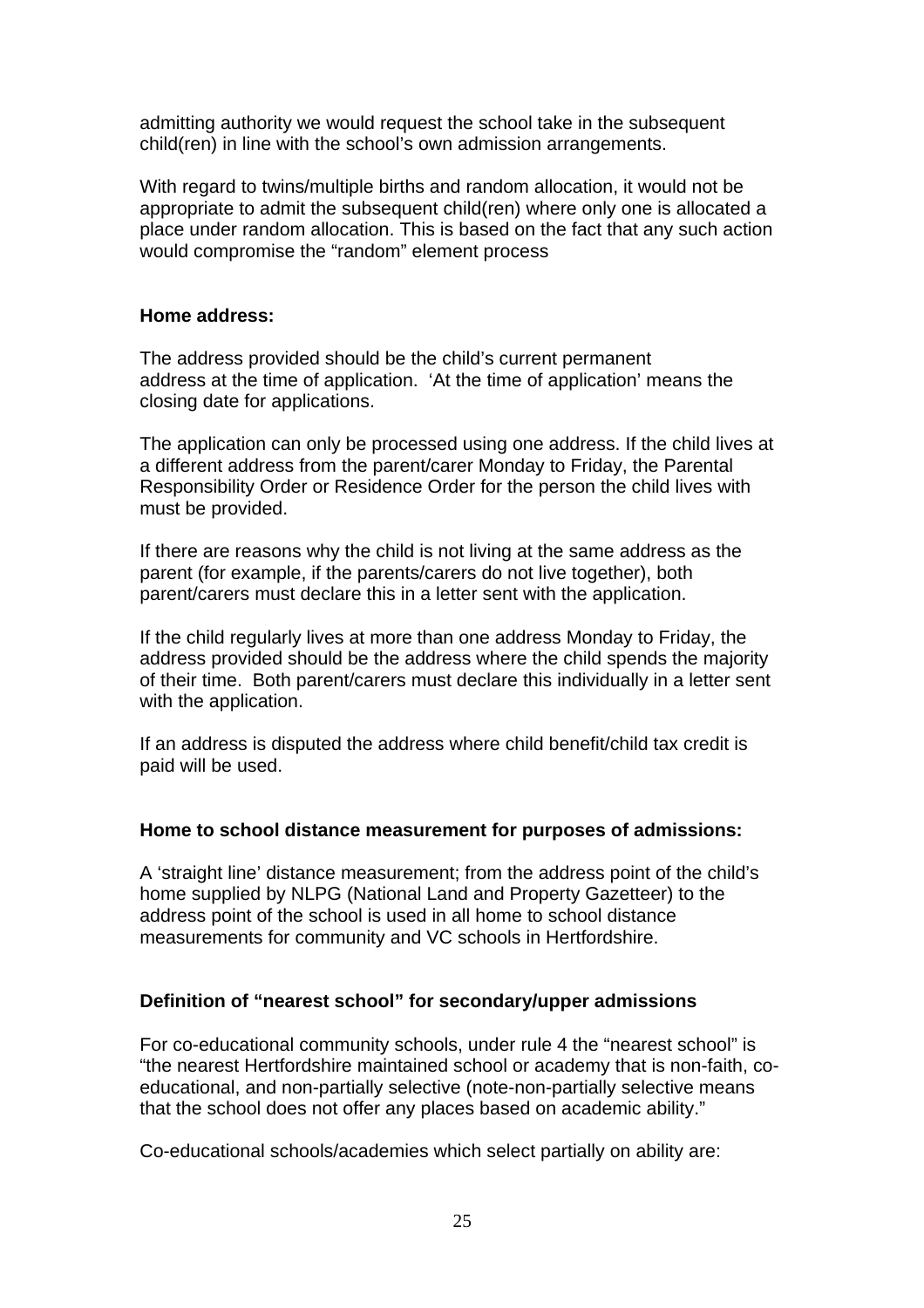Dame Alice Owens **Parmiters Queens** Rickmansworth St Clement Danes

For all co-educational community schools apart from Kings Langley School this definition applies to rule 4.

For Kings Langley School for rule 4 the "nearest school", in addition to the above definition, must be in priority area 6b.

For allocations to community single-sex schools under rule 4 the "nearest school" is defined as either the nearest Hertfordshire maintained school or academy that is non-faith, single-sex and non-partially selective and catering for children of the appropriate gender.

For co-educational community schools, under rule 6 the "nearest school" is "the nearest maintained school or academy that is non-faith, co-educational, and non-partially selective (note-non-partially selective means that the school does not offer any places based on academic ability) either inside or outside **Hertfordshire** 

#### **Applications from children from overseas**

All children of compulsory school age (5 to 16 years) in the UK have a right of access to education. However, where a child is in the UK for a short period only, for example less than half a term, it may be reasonable to refuse admission to a school.

Children who hold full British Citizen passports (not British Dependent Territories or British Overseas passports), have a passport endorsed to show a right of abode in the UK or are European Economic Area nationals normally have unrestricted entry to the UK.

An application for a school place will only be accepted for such children currently overseas if, for In Year applications, proof is provided that the child will be resident in Hertfordshire within two weeks. In Year allocations are made on the assumption that the child will accept the school place and be on roll within that timescale.

For the transfer processes, applications will not normally be accepted from overseas addresses. For these processes Hertfordshire will not allocate a school place to a child not currently resident in the UK. The exception to this is children of UK service personnel where HCC will allocate a place in advance of the family arriving in the area provided the application is accompanied by an official letter that declares a relocation date and a Unit postal address or quartering area address when considering the application against their oversubscription criteria. This **must** include accepting a Unit postal address or quartering area address for a service child. If an applicant owns a property in Hertfordshire but is not living in it, perhaps

because they are working abroad at the time of application, the Hertfordshire address will **not** be accepted for the purposes of admission until the child is resident in the county.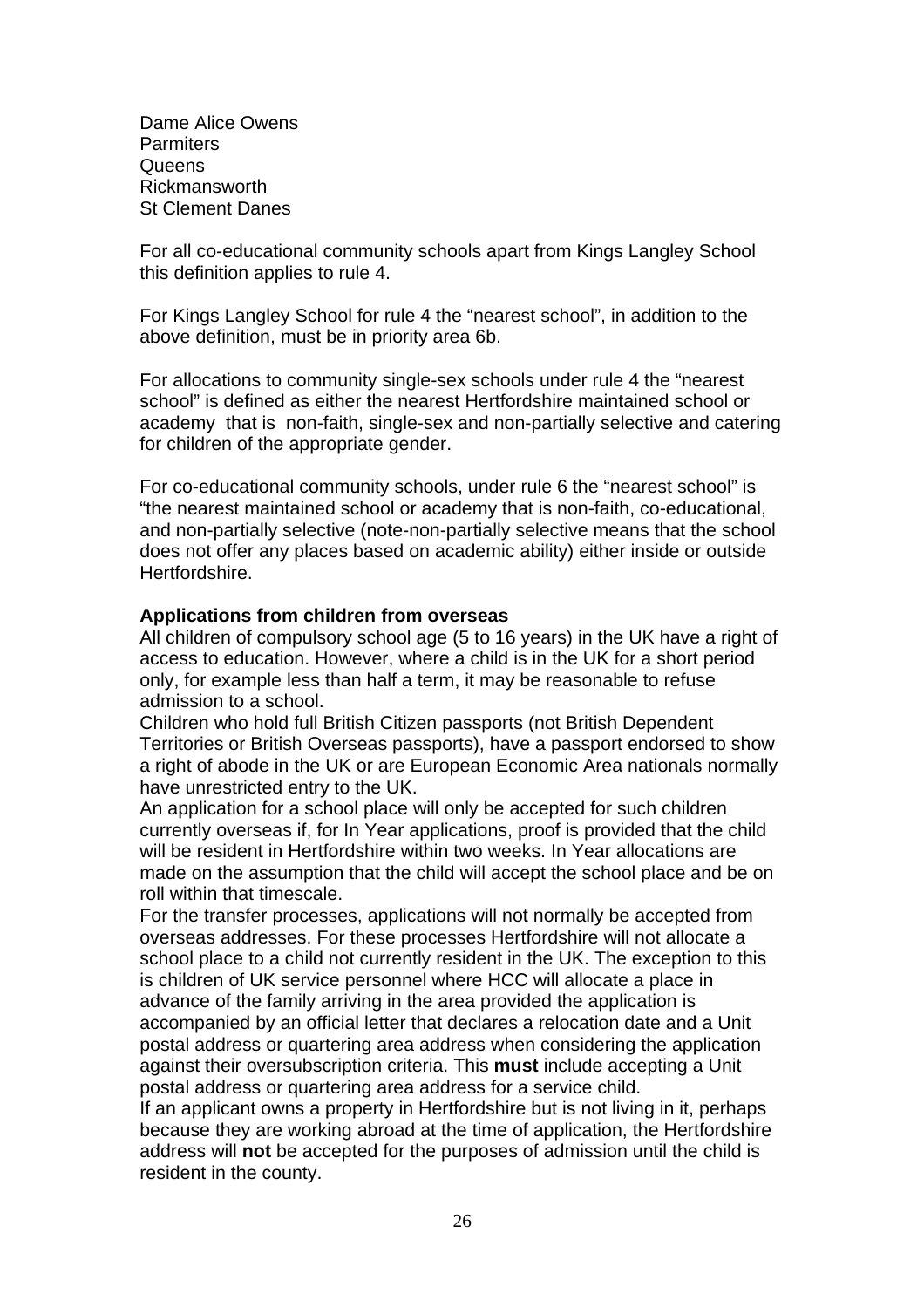Other children from overseas do not generally have automatic right of entry to the UK. An application for a school place will not therefore be accepted until they are resident in the UK. Proof of residency such as an endorsed passport or entry visa will be required with the application.

### **Age of Admission and Deferral of Places**

Hertfordshire County Council's policy is that children born on and between 1 September 2009 and 31 August 2010 would normally commence primary school in Reception in the academic year beginning in September 2014. All Hertfordshire infant, first and primary schools provide for the full-time admission of all children offered a place in the Reception year group from the September following their fourth birthday. If a parent wants a full-time place for their child from September (at the school at which a place has been offered) then they are entitled to that full-time place.

Parents can request that the date their child is admitted to school is deferred until later in the school year or until the child reaches compulsory school age. In these situations schools will "hold" a child's school place until that child starts full-time. Parents can also request that their child attends part-time until the child reaches compulsory school age.

Legally, children do not have to be in full-time education until they have reached compulsory school age (the term following their fifth birthday). For summer born children this is almost a full school year after the point at which they could first be admitted. Where summer born children defer their entry until they reach compulsory school age, a place will be held open but they will enter the school in Year 1 instead of reception.

Any parents interested in taking up a part-time place or deferring entry should contact the individual school(s) to discuss further. When considering requests the school will take into account the individual circumstances of the child Where a parent of a 'summer-born' child (01 April – 31 August inclusive) wishes their child to start school in Reception in the autumn term following their fifth birthday, they will need to submit a request for their child to be placed out of their chronological year group (see "Children Out of Year Group" below).

### **Children Out of Year Group**

Hertfordshire County Council policy is for children to be educated within their correct chronological year group, with the curriculum differentiated as necessary to meet the needs of individual children. If parents/carers believe their child(ren) should be educated in a different year group they must, at the time of application, submit supporting evidence from relevant

professionals working with the child and family stating why the child must be placed outside their normal age appropriate cohort.

The County Council will decide whether the application will be accepted on the basis of the evidence submitted. There is no guarantee that an application will be accepted on this basis. If the application is not accepted this does not constitute a refusal of a place and there is no right to an independent statutory appeal.

The governing body of schools responsible for their own admissions (Academies, voluntary aided and foundation schools) are ultimately responsible for making this decision for applications made to their school.